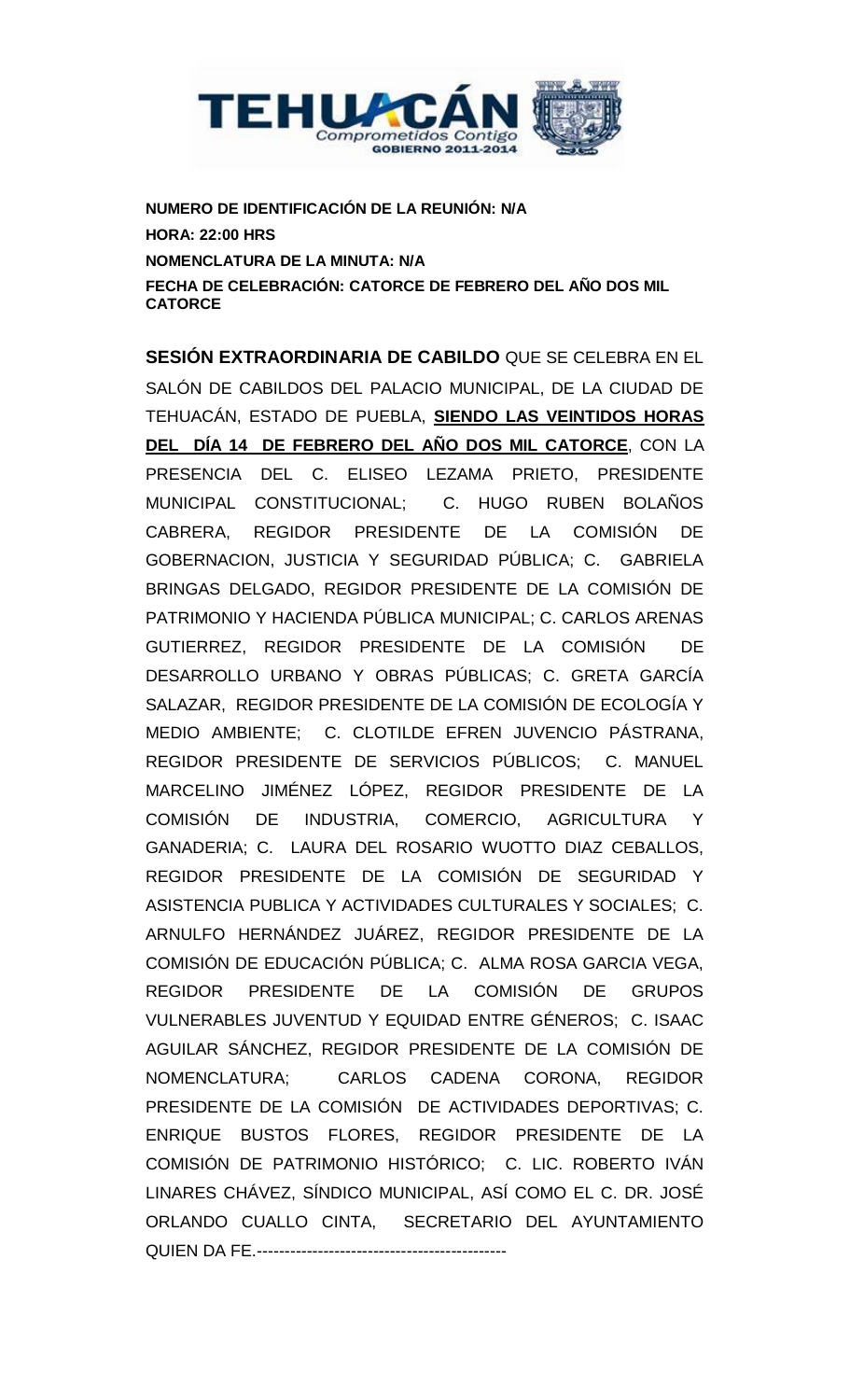UNA VEZ QUE SE HA PASADO LISTA DE ASISTENCIA SE INFORMA LO SIGUIENTE:

SEÑOR PRESIDENTE LE COMUNICO QUE SE ENCUENTRAN 14 DE LOS MIEMBROS DEL CABILDO, POR LO ANTERIOR SE DECLARA EL QUÓRUM LEGAL PARA CONTINUAR CON LA PRESENTE SESIÓN DE CABILDO.

EL DR. JOSÉ ORLANDO CUALLO CINTA, PROCEDE A DAR LECTURA AL ORDEN DEL DÍA, MISMA QUE CONTIENE LOS SIGUIENTES PUNTOS:

### **1.- APERTURA DE LA SESIÓN**

### **2.- LISTA DE ASISTENCIA**

**3.- DECLARATORIA DEL QUÓRUM**

**4.- COMISIÓN DE PATRIMONIO Y HACIENDA PÚBLICA MUNICIPAL.- ANÁLISIS, DISCUSIÓN Y EN SU CASO APROBACIÓN DEL DICTAMEN QUE VERSA SOBRE LA CUENTA PÚBLICA, QUE COMPRENDE EL PERIODO DEL 01 DE ENERO AL 14 DE FEBRERO DEL AÑO 2014 Y EL INFORME DE AVANCE DE GESTIÓN FINANCIERA POR EL PERIODO COMPRENDIDO DEL 01 DE ENERO AL 14 DE FEBRERO DE 2014.**

**COMISIÓN DE PATRIMONIO Y HACIENDA PÚBLICA MUNICIPAL.- ANÁLISIS, DISCUSIÓN Y EN SU CASO APROBACIÓN DEL DICTAMEN QUE VERSA SOBRE LOS ESTADOS DE ORIGEN Y APLICACIÓN DE RECURSOS, QUE COMPRENDE EL PERIODO DEL 01 AL 14 DE FEBREROO DEL AÑO QUE TRANSCURRE, Y TRASPASOS PRESUPUESTALES DEL 01 AL 14 DE FEBRERO DE 2014.**

**COMISIÓN DE PATRIMONIO Y HACIENDA PÚBLICA MUNICIPAL.- ANÁLISIS, DISCUSIÓN Y EN SU CASO APROBACIÓN DEL DICTAMEN QUE VERSA SOBRE LOS ESTADOS DE ORIGEN Y APLICACIÓN DE RECURSOS, QUE COMPRENDE EL PERIODO DEL 01 AL 14 DE FEBREROO DEL AÑO QUE TRANSCURRE, Y TRASPASOS PRESUPUESTALES DEL 01 AL 14 DE FEBRERO DE 2014.**

CLAUSURA.-

**COMISIÓN DE PATRIMONIO Y HACIENDA PÚBLICA MUNICIPAL.- ANÁLISIS, DISCUSIÓN Y EN SU CASO APROBACIÓN DEL DICTAMEN QUE VERSA SOBRE LA CUENTA PÚBLICA, QUE COMPRENDE EL PERIODO DEL 01 DE ENERO AL 14 DE FEBRERO DEL AÑO 2014 Y EL INFORME DE AVANCE DE GESTIÓN FINANCIERA POR EL PERIODO COMPRENDIDO DEL 01 DE ENERO AL 14 DE FEBRERO DE 2014.**

SEÑORA REGIDORA TIENE USTED EL USO DE LA PALABRA.

LA C. GABRIELA BRINGAS DELGADO, PROCEDE A DAR LECTURA AL DICTAMEN CORRESPONDIENTE, MISMO QUE A LA LETRA DICE: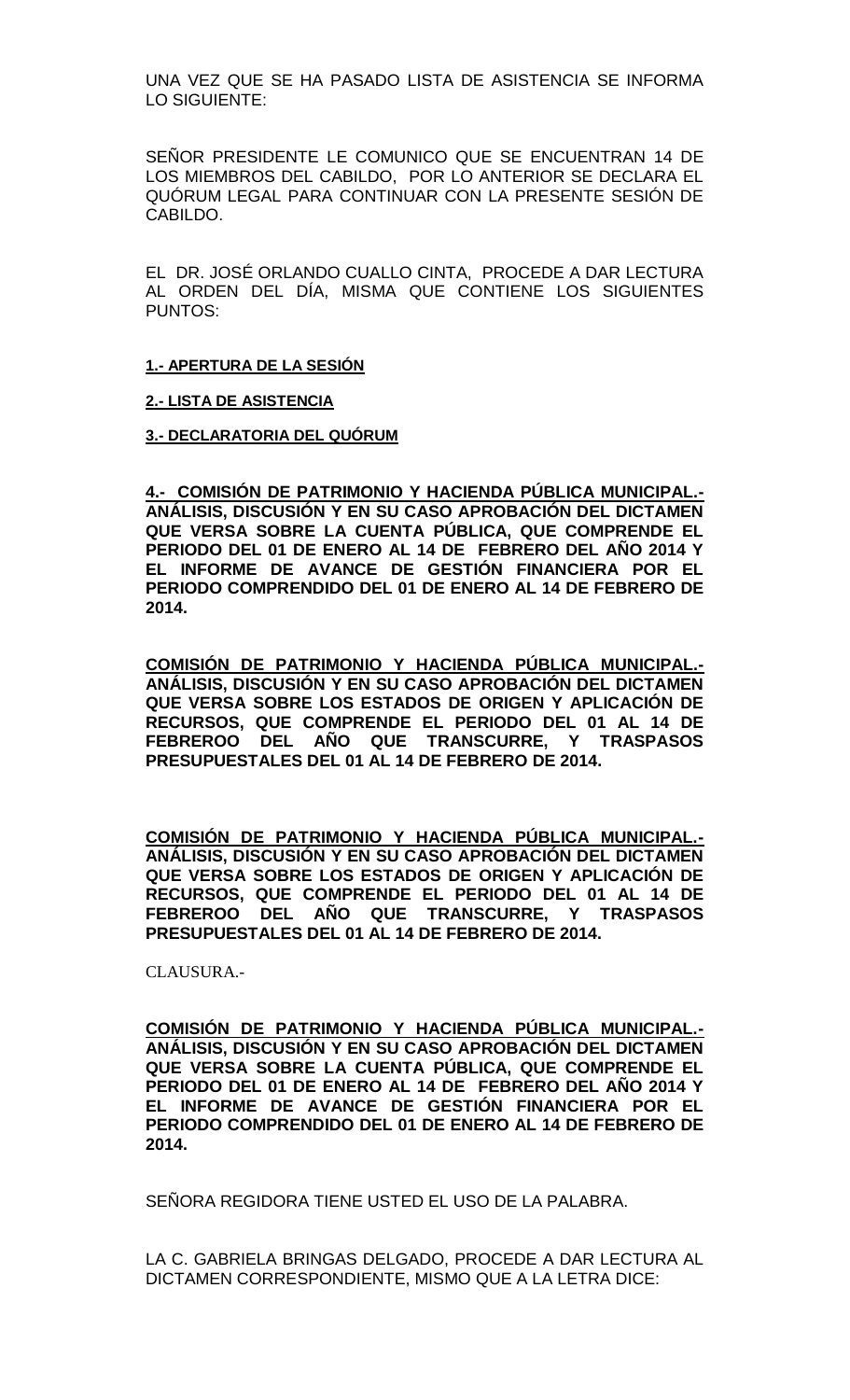## **"…HONORABLE CABILDO:**

LOS SUSCRITOS REGIDORES GABRIELA BRINGAS DELGADO, GRETA GARCÍA SALAZAR, Y HUGO BOLAÑOS CABRERA, MIEMBROS INTEGRANTES DE LA COMISIÓN DE PATRIMONIO Y HACIENDA PÚBLICA MUNICIPAL DEL H. AYUNTAMIENTO DE TEHUACÁN PUEBLA, EN USO DE LAS FACULTADES QUE NOS CONFIEREN LOS ARTÍCULOS 78 FRACCIÓN XIII, 92 FRACCIONES I, III Y V, DE LA LEY ORGÁNICA MUNICIPAL, Y DE ACUERDO CON LO QUE ESTABLECEN LOS ARTÍCULOS 37 FRACCIÓN IV INCISO A), 38 FRACCIONES I, II, III INCISOS A) B) Y D) DE LA LEY DE FISCALIZACIÓN SUPERIOR Y RENDICIÓN DE CUENTAS PARA EL ESTADO DE PUEBLA, SOMETEMOS A LA CONSIDERACIÓN DE ESTE HONORABLE CUERPO COLEGIADO EL PRESENTE DICTAMEN QUE VERSA SOBRE LA CUENTA PÚBLICA, QUE COMPRENDE EL PERIODO DEL 01 DE ENERO AL 14 DE FEBRERO DEL AÑO 2014 Y EL INFORME DE AVANCE DE GESTIÓN FINANCIERA POR EL PERIODO COMPRENDIDO DEL 01 DE ENERO AL 14 DE FEBRERO DE 2014.

# C O N S I D E R A N D O

- I. QUE DE CONFORMIDAD CON LAS FRACCIONES II, IV DEL ARTÍCULO 115 DE LA CONSTITUCIÓN POLÍTICA DE LOS ESTADOS UNIDOS MEXICANOS, LOS MUNICIPIOS ESTARÁN INVESTIDOS DE PERSONALIDAD JURÍDICA Y MANEJARÁN SU PATRIMONIO CONFORME A LA LEY, LOS AYUNTAMIENTOS TENDRÁN FACULTADES PARA APROBAR, DE ACUERDO CON LAS LEYES EN MATERIA MUNICIPAL QUE DEBERÁN EXPEDIR LAS LEGISLATURAS DE LOS ESTADOS, LOS BANDOS DE POLICÍA Y GOBIERNO, LOS REGLAMENTOS, CIRCULARES Y DISPOSICIONES ADMINISTRATIVAS DE OBSERVANCIA GENERAL DENTRO DE SUS RESPECTIVAS JURISDICCIONES, QUE ORGANICE LA ADMINISTRACIÓN PÚBLICA MUNICIPAL, REGULEN LAS MATERIAS, PROCEDIMIENTOS, FUNCIONES Y SERVICIOS PÚBLICOS DE SU COMPETENCIA Y ASEGUREN LA PARTICIPACIÓN CIUDADANA Y VECINAL; ASÍ MISMO LOS MUNICIPIOS ADMINISTRARÁN LIBREMENTE SU HACIENDA, LA CUAL SE FORMARÁ DE LOS RENDIMIENTOS DE LOS BIENES QUE LES PERTENEZCAN, ASÍ COMO DE LAS CONTRIBUCIONES Y OTROS INGRESOS QUE LAS LEGISLATURAS ESTABLEZCAN A SU FAVOR; MISMAS DISPOSICIONES QUE SON TRASLADADAS AL PÁRRAFO PRIMERO DEL ARTÍCULO 103 Y A LA FRACCIÓN III DEL ARTÍCULO 105 DE LA CONSTITUCIÓN POLÍTICA DEL ESTADO LIBRE Y SOBERANO DE PUEBLA, ASÍ COMO AL ARTÍCULO 3 DE LA LEY ORGÁNICA MUNICIPAL;
- II. QUE LA FRACCIÓN XIII DEL ARTÍCULO 78 DE LA LEY ORGÁNICA MUNICIPAL DETERMINA QUE SON ATRIBUCIONES DE LOS AYUNTAMIENTOS REVISAR Y APROBAR EN ACTA CIRCUNSTANCIADA LOS ESTADOS DE ORIGEN Y APLICACIÓN DE RECURSOS, PARA SU REMISIÓN, EN LOS TÉRMINOS QUE SEÑALE LA LEY APLICABLE, AL ÓRGANO DE FISCALIZACIÓN SUPERIOR DEL ESTADO, ACTUALMENTE AUDITORÍA SUPERIOR DEL ESTADO DE PUEBLA.
- III. QUE DE CONFORMIDAD CON EL ARTÍCULO 113 DE LA CONSTITUCIÓN POLÍTICA DEL ESTADO LIBRE Y SOBERANO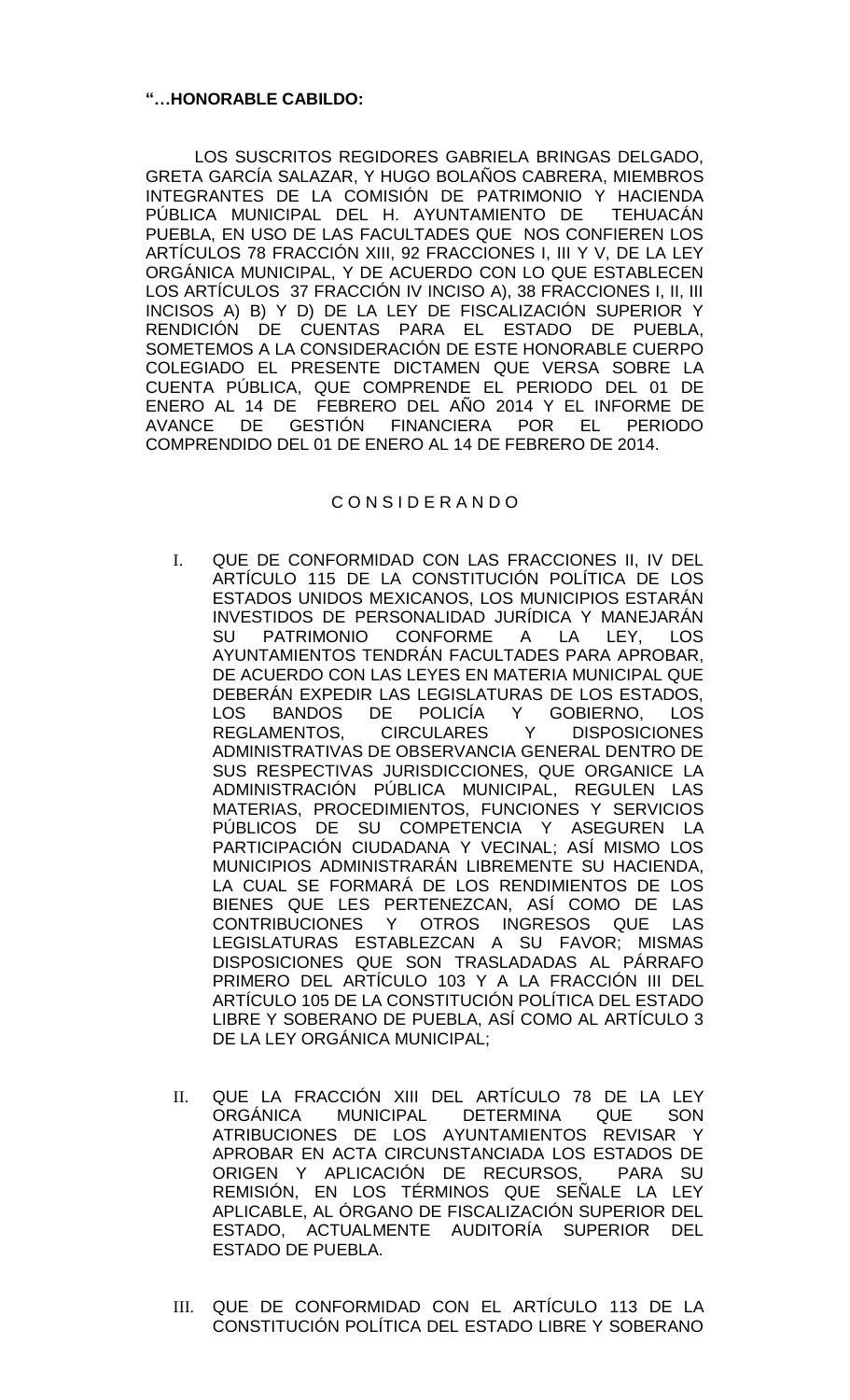DEL ESTADO DE PUEBLA, EL ÓRGANO DE FISCALIZACIÓN SUPERIOR DEL ESTADO, ACTUALMENTE AUDITORIA SUPERIOR DE LA FEDERACIÓN, ES LA UNIDAD DE FISCALIZACIÓN, CONTROL Y EVALUACIÓN, DEPENDIENTE DEL CONGRESO DEL ESTADO, QUE CUENTA CON AUTONOMÍA TÉCNICA Y DE GESTIÓN; ENCARGADA DE REVISAR, SIN EXCEPCIÓN, LA CUENTA DE LAS HACIENDAS PÚBLICAS; EL MANEJO, LA CUSTODIA Y LA APLICACIÓN DE FONDOS Y RECURSOS DE LOS PODERES DEL ESTADO, A TRAVÉS DE LA CUENTA PÚBLICA ESTATAL, DE LOS AYUNTAMIENTOS Y DEMAS SUJETOS DE REVISION, ASI COMO VERIFICAR EL CUMPLIMIENTO DE LOS OBJETIVOS CONTENIDOS EN LOS PLANES Y PROGRAMAS ESTABLECIDOS, EN LOS TÉRMINOS DE LAS LEYES RESPECTIVAS.

- IV. QUE DE CONFORMIDAD CON EL ARTÍCULO 2 FRACCIÓN XXIII DE LA LEY DE FISCALIZACIÓN SUPERIOR Y RENDICIÓN DE CUENTAS PARA EL ESTADO DE PUEBLA, SE SEÑALA ENTRE OTROS A LOS AYUNTAMIENTOS COMO SUJETOS DE REVISIÓN.
- V. QUE LA LEY DE FISCALIZACIÓN SUPERIOR Y RENDICIÓN DE CUENTAS PARA EL ESTADO DE PUEBLA DISPONE QUE "PARA LA REVISIÓN Y FISCALIZACIÓN SUPERIOR DE LA CUENTA PÚBLICA, EL ÓRGANO FISCALIZADOR TENDRÁ LAS ATRIBUCIONES SIGUIENTES:

REVISAR EL ESTADO DE ORIGEN Y APLICACIÓN DE RECURSOS QUE EN FORMA MENSUAL DEBERÁN ENTREGAR AL ÓRGANO FISCALIZADOR LOS SUJETOS DE REVISIÓN, ASÍ COMO LAS INSTITUCIONES PÚBLICAS Y PRIVADAS QUE ADMINISTREN RECURSOS FINANCIEROS DEL GOBIERNO DEL ESTADO O DE OTRA FUENTE DE FINANCIAMIENTO QUE AFECTE O MODIFIQUE EL PATRIMONIO PÚBLICO.

- VI. QUE DE CONFORMIDAD CON EL ARTÍCULO 37 FRACCIÓN IV INCISO A), DE LA LEY DE FISCALIZACIÓN SUPERIOR Y RENDICIÓN DE CUENTAS PARA EL ESTADO DE PUEBLA, EL ESTADO DE ORIGEN Y APLICACIÓN DE RECURSOS, DEBERÁ PRESENTARSE ANTE EL ORGANISMO FISCALIZADOR, A TRAVÉS DE QUIENES SEAN O HAYAN SIDO SUS TITULARES O REPRESENTANTES LEGALES, EN LOS TÉRMINOS Y PLAZOS QUE DISPONE DICHO ORDENAMIENTO Y DEMÁS DISPOSICIONES APLICABLES.
- VII. QUE DE LA REVISIÓN EFECTUADA AL ESTADO DE ORIGEN Y APLICACIÓN DE RECURSOS DE LA CUENTA PÚBLICA REFERIDO EN EL PROEMIO DEL PRESENTE INSTRUMENTO SE ADVIERTEN EN SU INTEGRACIÓN LOS SIGUIENTES RUBROS: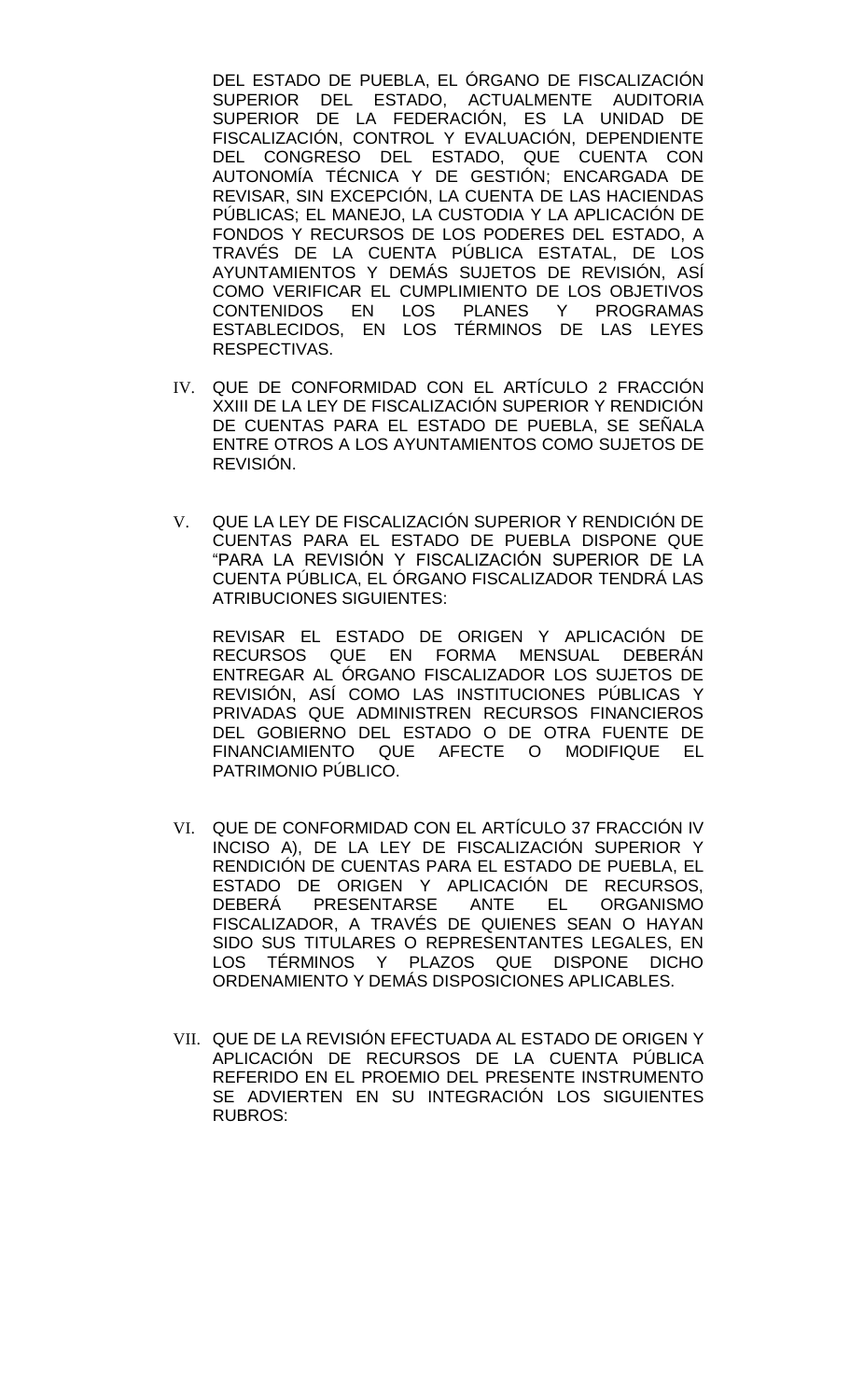| ESTADO DE ORIGEN Y APLICACIÓN DE RECURSOS DEL 01 DE ENERO AL 14 DE FEBRERO DE 2014 |               |                                         |               |  |
|------------------------------------------------------------------------------------|---------------|-----------------------------------------|---------------|--|
| <b>ORIGEN DE RECURSOS</b>                                                          |               | <b>APLICACIÓN DE RECURSOS</b>           |               |  |
| <b>IMPUESTOS</b>                                                                   | 13,709,821.72 | SERVICIOS PERSONALES                    | 20,263,960.64 |  |
| <b>DERECHOS</b>                                                                    | 6,287,604.05  | <b>MATERIALES Y SUMINISTROS</b>         | 1,902,039.27  |  |
| <b>PRODUCTOS</b>                                                                   | 958,389.00    | <b>SERVICIOS GENERALES</b>              | 3,951,254.42  |  |
| <b>APROVECHAMIENTOS</b>                                                            | 613,953.98    | SUBSIDIOS, TRANSFERENCIAS Y AYUDAS      | 6,001,995.68  |  |
| <b>PARTICIPACIONES</b>                                                             | 14,990,004.23 | BIENES MUEBLES E INMUEBLES              | 163,858.00    |  |
| <b>INGRESOS EXTRAORDINARIOS</b>                                                    | 25,949,147.00 | <b>OBRA PUBLICA</b>                     | 2,522,202.60  |  |
| FONDO PARA LA INVERSION PUBLICA                                                    | 328,672.36    | DEUDA PUBLICA PASIVO CIRCULANTE Y OTROS | 198,062.23    |  |
| <b>TOTAL DE ORIGEN DE RECURSOS</b>                                                 | 62,837,592.34 | TOTAL DE APLICACIÓN DE RECURSOS         | 35,003,372.84 |  |
|                                                                                    |               | REMANENTE DEL EJERCICIO                 | 27,834,219.50 |  |

**SUMAS IGUALES** 62,837,592.34

QUE UNA VEZ EFECTUADA LA REVISIÓN ÚNICAMENTE DE LA CIFRAS FINALES QUE INTEGRAN EL ESTADO DE ORIGEN Y APLICACIÓN DE RECURSOS, LA COMISIÓN EMITE LA APROBACIÓN DE LAS MISMAS EN EL ENTENDIDO DE QUE ES LA TESORERÍA MUNICIPAL QUIEN REVISA EL DETALLE DE DICHAS CIFRAS Y MUESTRA EL ORIGEN DE LOS RECURSOS, EL DESTINO Y APLICACIÓN DE GASTOS TOTALES DE QUE DISPUSO EL AYUNTAMIENTO POR EL PERIODO COMPRENDIDO DEL 01 DE ENERO AL 14 DE FEBRERO DEL AÑO 2014, RESERVÁNDOSE LA COMISIÓN EL DETALLE EN CASO DE CREERLO NECESARIO A TRAVÉS DE LOS MECANISMOS DE CONTROL IMPLEMENTADOS POR EL AYUNTAMIENTO Y EN LAS REVISIONES QUE POR LEY HACE LA AUDITORIA SUPERIOR DEL ESTADO.

VIII. QUE EFECTUADA LA REVISIÓN AL INFORME DE AVANCE DE GESTIÓN FINANCIERA CORRESPONDIENTE AL PERIODO COMPRENDIDO DEL 01 DE ENERO AL 14 DE FEBRERO DEL MISMO AÑO, SE APERCIBE EL RESULTADO FINANCIERO OBTENIDO QUE ES EL SIGUIENTE:

| <b>CONCEPTO</b>                        | <b>ACUMULADO TRIMESTRAL</b> |                                         |                                        |  |
|----------------------------------------|-----------------------------|-----------------------------------------|----------------------------------------|--|
| <b>NOMBRE</b>                          | <b>REAL</b>                 | <b>PRESUPUESTO</b><br><b>PROGRAMADO</b> | <b>EFICIENCIA</b><br><b>TRIMESTRAL</b> |  |
|                                        |                             |                                         |                                        |  |
| Impuestos                              | 13,709,821.72               | 4,419,004.52                            | 31024.68%                              |  |
| Derechos                               | 6,287,604.05                | 5,978,071.58                            | 10517.78%                              |  |
| Productos                              | 958,389.00                  | 738,719.93                              | 12973.64%                              |  |
| Aprovechamientos                       | 613,953.98                  | 1,358,663.86                            | 4518.81%                               |  |
| Participaciones                        | 14,990,004.23               | 25,380,598.52                           | 5906.09%                               |  |
| Ingresos Extraordinarios               | 25,949,147.00               | 7,572,383.10                            | 34268.14%                              |  |
| Fondo para la Inversión Pública        | 328,672.36                  | 31,892,159.37                           | 103.06%                                |  |
|                                        | 62,837,592.34               | 77,339,600.87                           | 8124.89%                               |  |
| Servicios Personales                   | 20.263.960.64               | 20,973,792.06                           | 9661.56%                               |  |
| Materiales y Suministros               | 1,902,039.27                | 4,727,663.91                            | 4023.21%                               |  |
| Servicios Generales                    | 3,951,254.42                | 11,224,520.92                           | 3520.20%                               |  |
| Subsidios, Transferencia y Ayudas      | 6,001,995.68                | 6,333,158.19                            | 9477.10%                               |  |
| Bienes Muebles e Inmuebles             | 163,858.00                  | 1,807,361.11                            | 906.61%                                |  |
| Inversión Pública                      | 2,522,202.60                | 30,896,845.63                           | 816.33%                                |  |
| Deuda Públ., Pasivo Circulante y Otros | 198,062.23                  | 1,376,259.05                            | 1439.13%                               |  |
|                                        | 35,003,372.84               | 77,339,600.87                           | 4525.93%                               |  |
| <b>Sector Salud</b>                    | 2,036,548.92                | 2,348,125.16                            | 8673.09%                               |  |
| Desarrollo Urbano                      | 358,715.45                  | 506,913.91                              | 7076.46%                               |  |
| Servicios Municipales                  | 2,761,380.95                | 5,414,542.82                            | 5099.93%                               |  |
| Ecología                               | 322.227.28                  | 382.597.39                              | 8422.10%                               |  |
| Educación                              | 1,894,713.66                | 3,892,084.86                            | 4868.12%                               |  |
| Seguridad Pública                      | 9.853.534.53                | 13,215,857.14                           | 7455.84%                               |  |
| Fortalecimiento de la Hda. Pub.        | 1,396,772.10                | 3,553,888.30                            | 3930.26%                               |  |
| <b>Transferenccias Anuales</b>         | 878,799.44                  | 2,742,972.24                            | 3203.82%                               |  |
| Obra Pública                           | 4,925,393.72                | 33,680,227.78                           | 1462.40%                               |  |
| Gestión Municipal                      | 9,268,356.87                | 9,862,510.76                            | 9397.56%                               |  |
| Desarrollo Rconómico                   | 1,306,929.92                | 1,739,880.51                            | 7511.61%                               |  |
|                                        | 35,003,372.84               | 77,339,600.87                           | 4525.93%                               |  |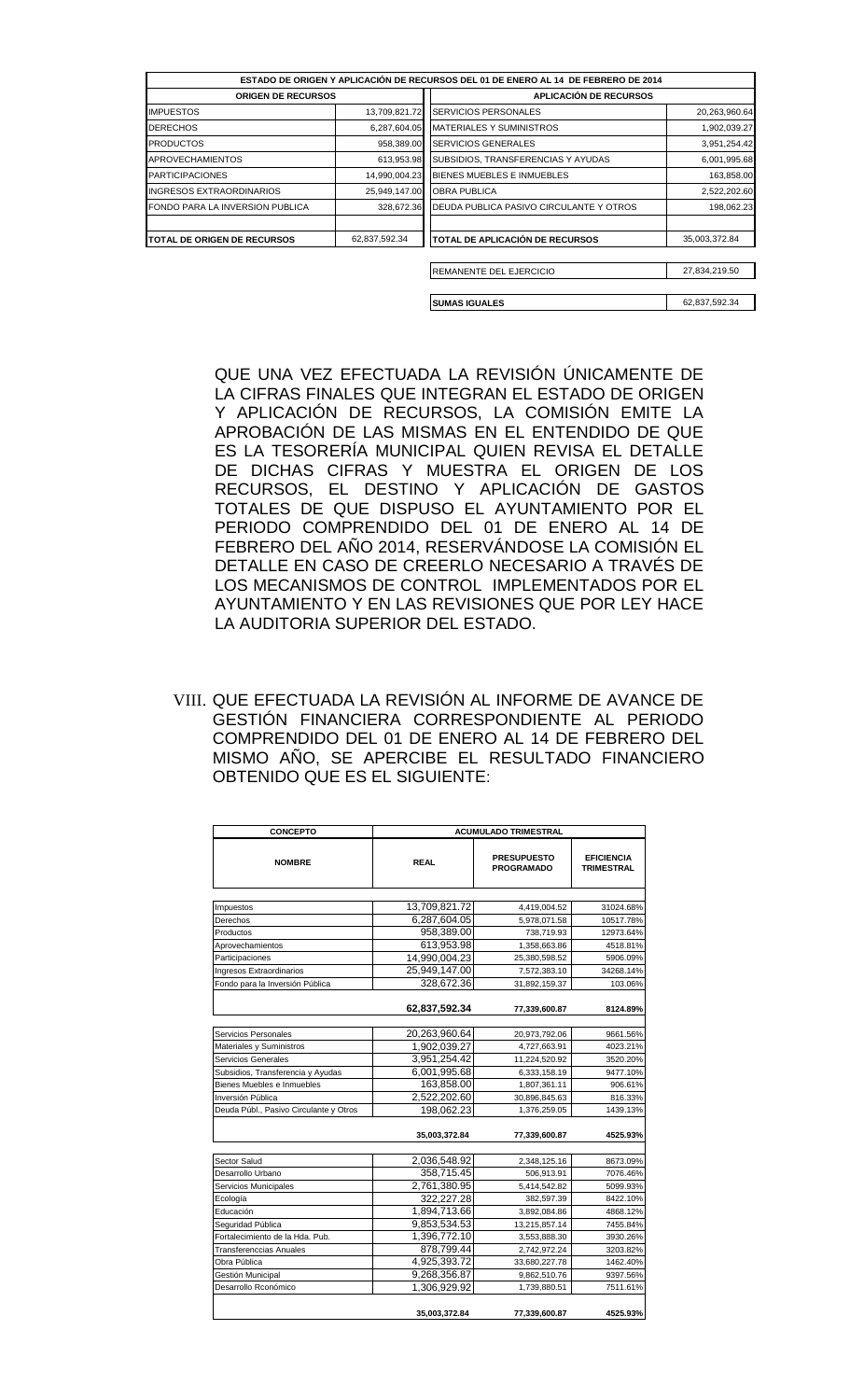- IX. QUE UNA VEZ EFECTUADA LA REVISIÓN DE LA CUENTA PÚBLICA, LA COMISIÓN EMITE LA APROBACIÓN DEL MISMO POR EL EJERCICIO DEL MANEJO DE RECURSOS QUE REALIZÓ LA TESORERÍA MUNICIPAL EN LOS LAPSOS CONSIGNADOS, DEL CUAL SE ANEXA UN TANTO DEL MISMO PARA QUE CONSTE EL APÉNDICE CORRESPONDIENTE.
- X. QUE UNA VEZ EFECTUADA LA REVISIÓN DEL INFORME DE AVANCE DE GESTIÓN FINANCIERA DEL EJERCICIO 2014, POR EL PERIODO COMPRENDIDO DEL 01 DE ENERO AL 14 DE FEBRERO DEL MISMO AÑO, POR LO TANTO Y EN TALES CIRCUNSTANCIAS ESTA COMISIÓN EMITE EL SIGUIENTE:

### D I C T A M E N

PRIMERO.- QUE SE APRUEBE LA CUENTA PÚBLICA DEL EJERCICIO DE LOS RECURSOS PÚBLICOS POR EL LAPSO COMPRENDIDO DEL 01 DE ENERO AL 14 DE FEBRERO DEL AÑO 2014, MANIFESTANDO CON ELLO QUE DICHO ESTADO FINANCIERO MUESTRA UNA FORMA RAZONABLE DE LA ADMINISTRACIÓN DEL ERARIO PÚBLICO EJERCIDO.

SEGUNDO.- SE APRUEBE EL INFORME DE AVANCE DE GESTIÓN FINANCIERA DEL EJERCICIO 2014, POR EL PERIODO COMPRENDIDO DEL 01 DE ENERO AL 14 DE FEBRERO DE 2014.

TERCERO.- SE REMITA UNA COPIA A LA AUDITORIA SUPERIOR DEL ESTADO DE PUEBLA.- ATENTAMENTE.- TEHUACÁN, PUEBLA A 14 DE FEBRERO DE 2014.- COMISIÓN DE PATRIMONIO Y HACIENDA PÚBLICA MUNICIPAL.- GABRIELA BRINGAS DELGADO.- PRESIDENTA.- GRETA GARCIA SALAZAR.- MIEMBRO.- HUGO BOLAÑOS CABRERA.- MIEMBRO.- FIRMAS ILEGIBLES".

SEÑOR PRESIDENTE MUNICIPAL, REGIDORES Y SINDICO MUNICIPAL, EN VOTACIÓN SE LES CONSULTA SI SE APRUEBA LA PROPUESTA PRESENTADA EN CUESTIÓN, LOS QUE ESTÉN POR LA AFIRMATIVA SÍRVANSE MANIFESTARLO LEVANTANDO LA MANO.

HABIÉNDOSE ANALIZADO AMPLIAMENTE EL CONTENIDO DEL DICTAMEN DE REFERENCIA, POR MAYORÍA CON 11 VOTOS A FAVOR, 3 VOTOS EN CONTRA POR PARTE DE LOS REGIDORES ISAAC AGUILAR SÁNCHEZ, ALMA ROSA GARCÍA VEGA Y ENRIQUE BUSTOS FLORES, INTEGRANTES DEL HONORABLE CABILDO, SE DETERMINA EL SIGUIENTE:

# **A C U E R D O**

**PRIMERO.-** QUE SE APRUEBA LA CUENTA PÚBLICA DEL EJERCICIO DE LOS RECURSOS PÚBLICOS POR EL LAPSO COMPRENDIDO DEL 01 DE ENERO AL 14 DE FEBRERO DEL AÑO 2014, MANIFESTANDO CON ELLO QUE DICHO ESTADO FINANCIERO MUESTRA UNA FORMA RAZONABLE DE LA ADMINISTRACIÓN DEL ERARIO PÚBLICO EJERCIDO, MISMO QUE ARROJA LO SIGUIENTE: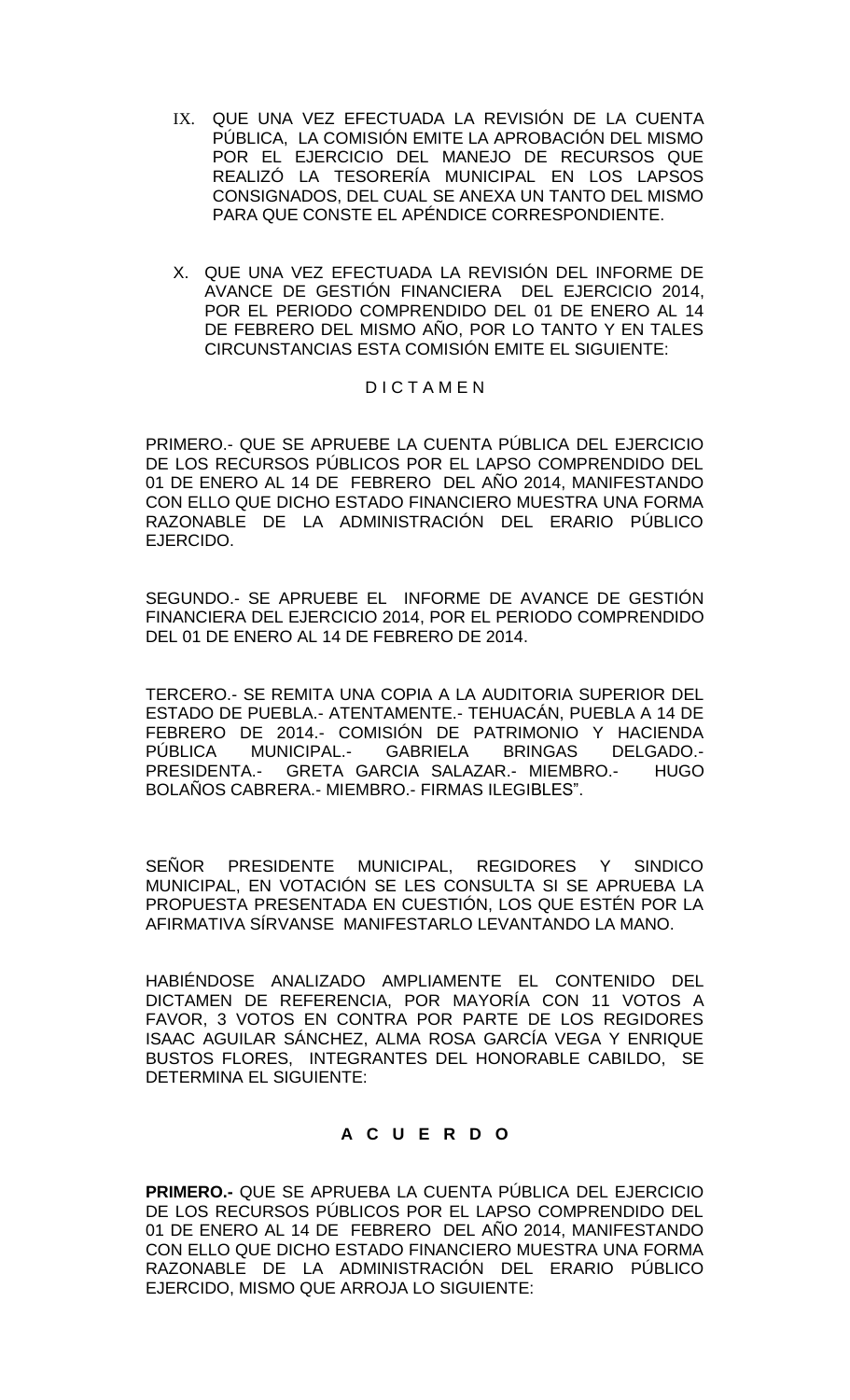|                                 |               | ESTADO DE ORIGEN Y APLICACIÓN DE RECURSOS DEL 01 DE ENERO AL 14 DE FEBRERO DE 2014 |               |
|---------------------------------|---------------|------------------------------------------------------------------------------------|---------------|
| <b>ORIGEN DE RECURSOS</b>       |               | <b>APLICACIÓN DE RECURSOS</b>                                                      |               |
| <b>IMPUESTOS</b>                | 13,709,821.72 | <b>SERVICIOS PERSONALES</b>                                                        | 20,263,960.64 |
| <b>DERECHOS</b>                 | 6,287,604.05  | <b>MATERIALES Y SUMINISTROS</b>                                                    | 1,902,039.27  |
| <b>PRODUCTOS</b>                | 958,389.00    | <b>SERVICIOS GENERALES</b>                                                         | 3,951,254.42  |
| <b>APROVECHAMIENTOS</b>         | 613,953.98    | SUBSIDIOS, TRANSFERENCIAS Y AYUDAS                                                 | 6,001,995.68  |
| <b>PARTICIPACIONES</b>          | 14,990,004.23 | BIENES MUEBLES E INMUEBLES                                                         | 163,858.00    |
| <b>INGRESOS EXTRAORDINARIOS</b> | 25,949,147.00 | <b>OBRA PUBLICA</b>                                                                | 2,522,202.60  |
| FONDO PARA LA INVERSION PUBLICA | 328,672.36    | DEUDA PUBLICA PASIVO CIRCULANTE Y OTROS                                            | 198,062.23    |
| TOTAL DE ORIGEN DE RECURSOS     | 62,837,592.34 | <b>TOTAL DE APLICACIÓN DE RECURSOS</b>                                             | 35,003,372.84 |
|                                 |               | REMANENTE DEL EJERCICIO                                                            | 27,834,219.50 |
|                                 |               |                                                                                    |               |
|                                 |               | <b>SUMAS IGUALES</b>                                                               | 62,837,592.34 |

**SEGUNDO.-** SE APRUEBA EL INFORME DE AVANCE DE GESTIÓN FINANCIERA DEL EJERCICIO 2014, POR EL PERIODO COMPRENDIDO DEL 01 DE ENERO AL 14 DE FEBRERO DE 2014, SE APERCIBE EL RESULTADO FINANCIERO OBTENIDO QUE ES EL SIGUIENTE:

| <b>CONCEPTO</b>                        | <b>ACUMULADO TRIMESTRAL</b> |                                         |                                        |  |
|----------------------------------------|-----------------------------|-----------------------------------------|----------------------------------------|--|
| <b>NOMBRE</b>                          | <b>REAL</b>                 | <b>PRESUPUESTO</b><br><b>PROGRAMADO</b> | <b>EFICIENCIA</b><br><b>TRIMESTRAL</b> |  |
|                                        |                             |                                         |                                        |  |
| Impuestos                              | 13,709,821.72               | 4,419,004.52                            | 31024.68%                              |  |
| Derechos                               | 6,287,604.05                | 5,978,071.58                            | 10517.78%                              |  |
| Productos                              | 958,389.00                  | 738,719.93                              | 12973.64%                              |  |
| Aprovechamientos                       | 613,953.98                  | 1,358,663.86                            | 4518.81%                               |  |
| Participaciones                        | 14,990,004.23               | 25,380,598.52                           | 5906.09%                               |  |
| Ingresos Extraordinarios               | 25,949,147.00               | 7,572,383.10                            | 34268.14%                              |  |
| Fondo para la Inversión Pública        | 328,672.36                  | 31,892,159.37                           | 103.06%                                |  |
|                                        |                             |                                         |                                        |  |
|                                        | 62,837,592.34               | 77,339,600.87                           | 8124.89%                               |  |
| Servicios Personales                   | 20,263,960.64               | 20,973,792.06                           | 9661.56%                               |  |
| Materiales y Suministros               | 1,902,039.27                | 4,727,663.91                            | 4023.21%                               |  |
| Servicios Generales                    | 3,951,254.42                | 11,224,520.92                           | 3520.20%                               |  |
| Subsidios, Transferencia y Ayudas      | 6,001,995.68                | 6,333,158.19                            | 9477.10%                               |  |
| Bienes Muebles e Inmuebles             | 163,858.00                  | 1,807,361.11                            | 906.61%                                |  |
| Inversión Pública                      | 2,522,202.60                | 30,896,845.63                           | 816.33%                                |  |
| Deuda Públ., Pasivo Circulante y Otros | 198,062.23                  | 1,376,259.05                            | 1439.13%                               |  |
|                                        | 35,003,372.84               | 77,339,600.87                           | 4525.93%                               |  |
| Sector Salud                           | 2,036,548.92                | 2,348,125.16                            | 8673.09%                               |  |
| Desarrollo Urbano                      | 358,715.45                  | 506,913.91                              | 7076.46%                               |  |
| Servicios Municipales                  | 2,761,380.95                | 5,414,542.82                            | 5099.93%                               |  |
| Ecología                               | 322,227.28                  | 382,597.39                              | 8422.10%                               |  |
| Educación                              | 1,894,713.66                | 3,892,084.86                            | 4868.12%                               |  |
| Sequridad Pública                      | 9,853,534.53                | 13,215,857.14                           | 7455.84%                               |  |
| Fortalecimiento de la Hda. Pub.        | 1,396,772.10                | 3,553,888.30                            | 3930.26%                               |  |
| <b>Transferenccias Anuales</b>         | 878,799.44                  | 2,742,972.24                            | 3203.82%                               |  |
| Obra Pública                           | 4,925,393.72                | 33,680,227.78                           | 1462.40%                               |  |
| Gestión Municipal                      | 9,268,356.87                | 9,862,510.76                            | 9397.56%                               |  |
| Desarrollo Rconómico                   | 1,306,929.92                | 1,739,880.51                            | 7511.61%                               |  |
|                                        | 35.003.372.84               | 77,339,600.87                           | 4525.93%                               |  |

**TERCERO.**- SE REMITA UNA COPIA A LA AUDITORIA SUPERIOR DEL ESTADO DE PUEBLA.

LO ANTERIOR CON FUNDAMENTO EN LOS DISPOSITIVOS LEGALES INVOCADOS EN EL DICTAMEN DE REFERENCIA.

**COMISIÓN DE PATRIMONIO Y HACIENDA PÚBLICA MUNICIPAL.- ANÁLISIS, DISCUSIÓN Y EN SU CASO APROBACIÓN DEL DICTAMEN QUE VERSA SOBRE LOS ESTADOS DE ORIGEN Y APLICACIÓN DE RECURSOS, QUE COMPRENDE EL PERIODO DEL 01 AL 14 DE FEBREROO DEL AÑO QUE TRANSCURRE, Y TRASPASOS PRESUPUESTALES DEL 01 AL 14 DE FEBRERO DE 2014.**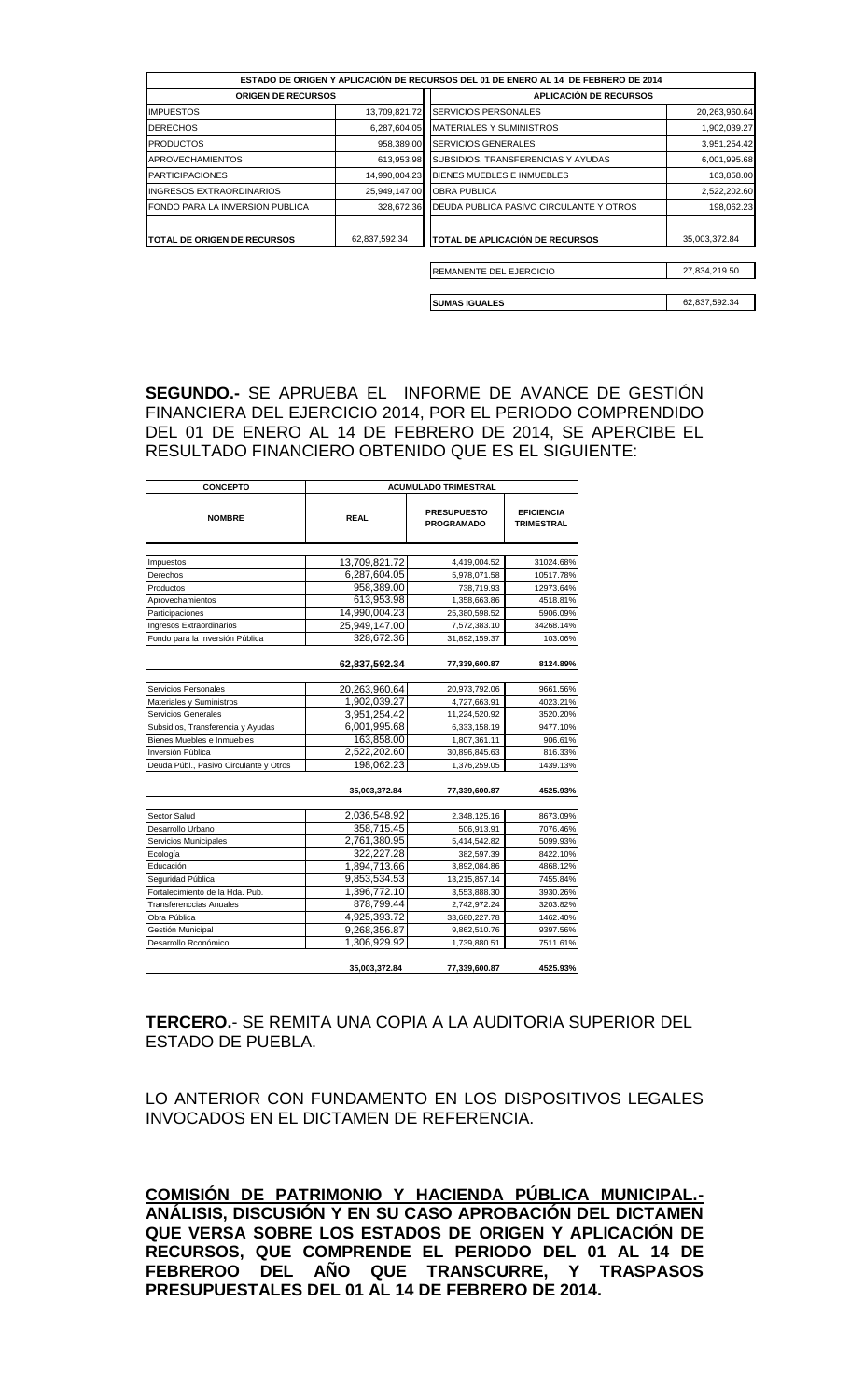SEÑORA REGIDORA TIENE USTED EL USO DE LA PALABRA.

LA C. GABRIELA BRINGAS DELGADO, PROCEDE A DAR LECTURA AL DICTAMEN CORRESPONDIENTE, MISMO QUE A LA LETRA DICE:

### **"…HONORABLE CABILDO:**

LOS SUSCRITOS REGIDORES GABRIELA BRINGAS DELGADO, GRETA GARCÍA SALAZAR, Y HUGO BOLAÑOS CABRERA, MIEMBROS INTEGRANTES DE LA COMISIÓN DE PATRIMONIO Y HACIENDA PÚBLICA MUNICIPAL DEL H. AYUNTAMIENTO DE TEHUACÁN PUEBLA, EN USO DE LAS FACULTADES QUE NOS CONFIEREN LOS ARTÍCULOS 78 FRACCIÓN XIII, 92 FRACCIONES I, III Y V, DE LA LEY ORGÁNICA MUNICIPAL, Y DE ACUERDO CON LO QUE ESTABLECEN LOS ARTÍCULOS 37 FRACCIÓN IV INCISO A), 38 FRACCIONES I, II, III INCISOS A) B) Y D) DE LA LEY DE FISCALIZACIÓN SUPERIOR Y RENDICIÓN DE CUENTAS PARA EL ESTADO DE PUEBLA, SOMETEMOS A LA CONSIDERACIÓN DE ESTE HONORABLE CUERPO COLEGIADO EL PRESENTE DICTAMEN QUE VERSA SOBRE LOS ESTADOS DE ORIGEN Y APLICACIÓN DE RECURSOS, QUE COMPRENDE EL PERIODO DEL 01 AL 14 DE FEBREROO DEL AÑO QUE TRANSCURRE, Y TRASPASOS PRESUPUESTALES DEL 01 AL 14 DE FEBRERO DE 2014.

### C O N S I D E R A N D O

- I. QUE DE CONFORMIDAD CON LAS FRACCIONES II, IV DEL ARTÍCULO 115 DE LA CONSTITUCIÓN POLÍTICA DE LOS ESTADOS UNIDOS MEXICANOS, LOS MUNICIPIOS ESTARÁN INVESTIDOS DE PERSONALIDAD JURÍDICA Y MANEJARÁN SU PATRIMONIO CONFORME A LA LEY, LOS AYUNTAMIENTOS TENDRÁN FACULTADES PARA APROBAR, DE ACUERDO CON LAS LEYES EN MATERIA MUNICIPAL QUE DEBERÁN EXPEDIR LAS LEGISLATURAS DE LOS ESTADOS, LOS BANDOS DE POLICÍA Y GOBIERNO, LOS REGLAMENTOS, CIRCULARES Y DISPOSICIONES ADMINISTRATIVAS DE OBSERVANCIA GENERAL DENTRO DE SUS RESPECTIVAS JURISDICCIONES, QUE ORGANICE LA ADMINISTRACIÓN PÚBLICA MUNICIPAL, REGULEN LAS MATERIAS, PROCEDIMIENTOS, FUNCIONES Y SERVICIOS PÚBLICOS DE SU COMPETENCIA Y ASEGUREN LA PARTICIPACIÓN CIUDADANA Y VECINAL; ASÍ MISMO LOS MUNICIPIOS ADMINISTRARÁN LIBREMENTE SU HACIENDA, LA CUAL SE FORMARÁ DE LOS RENDIMIENTOS DE LOS BIENES QUE LES PERTENEZCAN, ASÍ COMO DE LAS CONTRIBUCIONES Y OTROS INGRESOS QUE LAS LEGISLATURAS ESTABLEZCAN A SU FAVOR; MISMAS DISPOSICIONES QUE SON TRASLADADAS AL PÁRRAFO PRIMERO DEL ARTÍCULO 103 Y A LA FRACCIÓN III DEL ARTÍCULO 105 DE LA CONSTITUCIÓN POLÍTICA DEL ESTADO LIBRE Y SOBERANO DE PUEBLA, ASÍ COMO AL ARTÍCULO 3 DE LA LEY ORGÁNICA MUNICIPAL;
- II. QUE LA FRACCIÓN XIII DEL ARTÍCULO 78 DE LA LEY ORGÁNICA MUNICIPAL DETERMINA QUE SON ATRIBUCIONES DE LOS AYUNTAMIENTOS REVISAR Y APROBAR EN ACTA CIRCUNSTANCIADA LOS ESTADOS DE ORIGEN Y APLICACIÓN DE RECURSOS, PARA SU REMISIÓN, EN LOS TÉRMINOS QUE SEÑALE LA LEY APLICABLE, AL ÓRGANO DE FISCALIZACIÓN SUPERIOR DEL ESTADO, ACTUALMENTE AUDITORÍA SUPERIOR DEL ESTADO DE PUEBLA.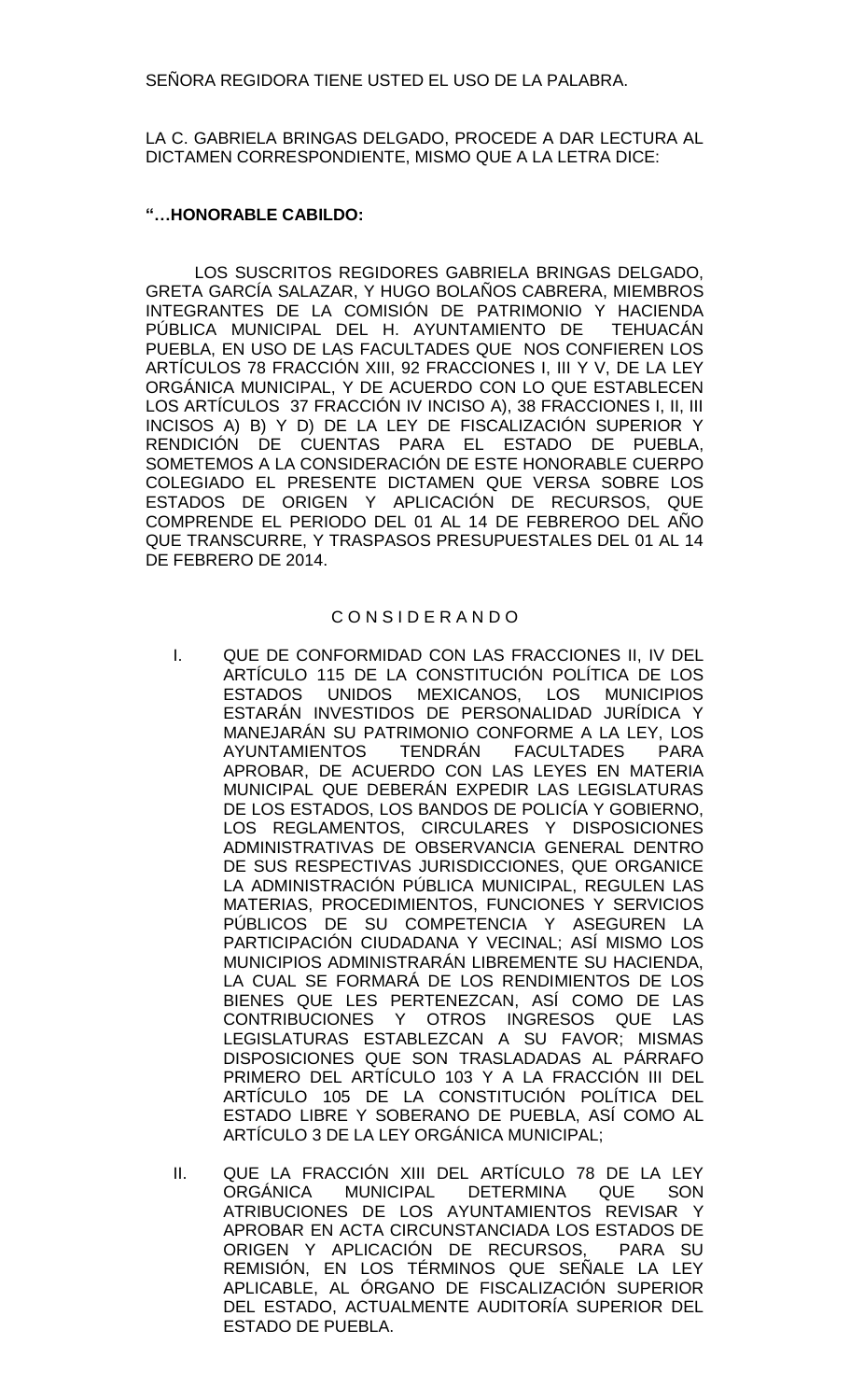- III. QUE DE CONFORMIDAD CON EL ARTÍCULO 113 DE LA CONSTITUCIÓN POLÍTICA DEL ESTADO LIBRE Y SOBERANO DEL ESTADO DE PUEBLA, EL ÓRGANO DE FISCALIZACIÓN SUPERIOR DEL ESTADO, ACTUALMENTE AUDITORIA SUPERIOR DE LA FEDERACIÓN, ES LA UNIDAD DE FISCALIZACIÓN, CONTROL Y EVALUACIÓN, DEPENDIENTE DEL CONGRESO DEL ESTADO, QUE CUENTA CON AUTONOMÍA TÉCNICA Y DE GESTIÓN; ENCARGADA DE REVISAR, SIN EXCEPCIÓN, LA CUENTA DE LAS HACIENDAS PÚBLICAS; EL MANEJO, LA CUSTODIA Y LA APLICACIÓN DE FONDOS Y RECURSOS DE LOS PODERES DEL ESTADO, A TRAVÉS DE LA CUENTA PÚBLICA ESTATAL, DE LOS AYUNTAMIENTOS Y DEMÁS SUJETOS DE REVISIÓN, ASÍ COMO VERIFICAR EL CUMPLIMIENTO DE LOS OBJETIVOS CONTENIDOS EN LOS PLANES Y PROGRAMAS ESTABLECIDOS, EN LOS TÉRMINOS DE LAS LEYES RESPECTIVAS.
- IV. QUE DE CONFORMIDAD CON EL ARTÍCULO 2 FRACCIÓN XXIII DE LA LEY DE FISCALIZACIÓN SUPERIOR Y RENDICIÓN DE CUENTAS PARA EL ESTADO DE PUEBLA, SE SEÑALA ENTRE OTROS A LOS AYUNTAMIENTOS COMO SUJETOS DE REVISIÓN.
- V. QUE LA LEY DE FISCALIZACIÓN SUPERIOR Y RENDICIÓN DE CUENTAS PARA EL ESTADO DE PUEBLA DISPONE QUE "PARA LA REVISIÓN Y FISCALIZACIÓN SUPERIOR DE LA CUENTA PÚBLICA, EL ÓRGANO FISCALIZADOR TENDRÁ LAS ATRIBUCIONES SIGUIENTES:

REVISAR EL ESTADO DE ORIGEN Y APLICACIÓN DE RECURSOS QUE EN FORMA MENSUAL DEBERÁN ENTREGAR AL ÓRGANO FISCALIZADOR LOS SUJETOS DE REVISIÓN, ASÍ COMO LAS INSTITUCIONES PÚBLICAS Y PRIVADAS QUE ADMINISTREN RECURSOS FINANCIEROS DEL GOBIERNO DEL ESTADO O DE OTRA FUENTE DE FINANCIAMIENTO QUE AFECTE O MODIFIQUE EL PATRIMONIO PÚBLICO.

- VI. QUE DE CONFORMIDAD CON EL ARTÍCULO 37 FRACCIÓN IV INCISO A), DE LA LEY DE FISCALIZACIÓN SUPERIOR Y RENDICIÓN DE CUENTAS PARA EL ESTADO DE PUEBLA, EL ESTADO DE ORIGEN Y APLICACIÓN DE RECURSOS, DEBERÁ PRESENTARSE ANTE EL ORGANISMO FISCALIZADOR, A TRAVÉS DE QUIENES SEAN O HAYAN SIDO SUS TITULARES O REPRESENTANTES LEGALES, EN LOS TÉRMINOS Y PLAZOS QUE DISPONE DICHO ORDENAMIENTO Y DEMÁS DISPOSICIONES APLICABLES.
- VII. QUE DE LA REVISIÓN EFECTUADA AL ESTADO DE ORIGEN Y APLICACIÓN DE RECURSOS REFERIDO EN EL PROEMIO DEL PRESENTE INSTRUMENTO SE ADVIERTEN EN SU INTEGRACIÓN LOS SIGUIENTES RUBROS: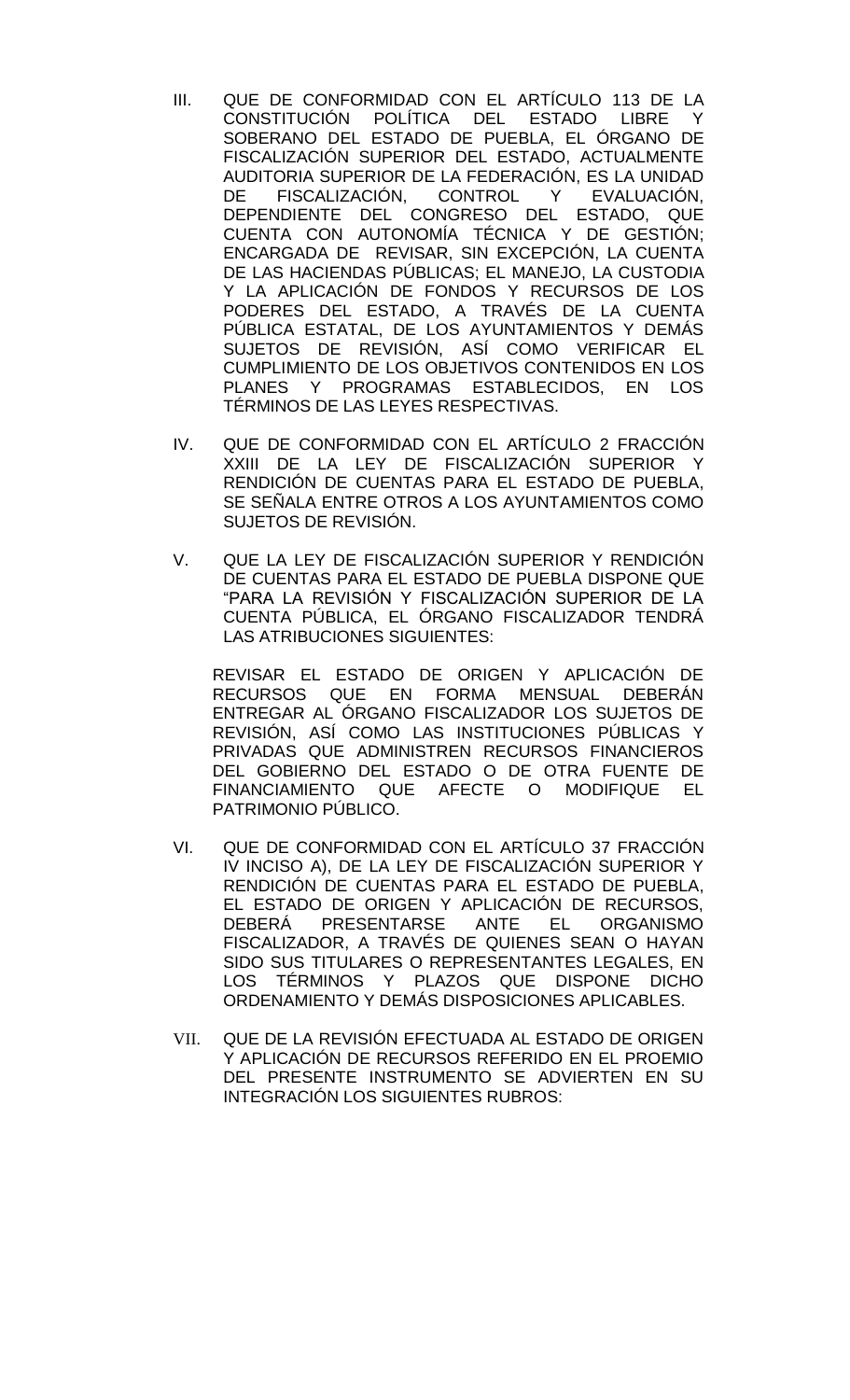|                                 |              | ESTADO DE ORIGEN Y APLICACIÓN DE RECURSOS DEL 01 AL 14 DE FEBRERO DE 2014 |                 |
|---------------------------------|--------------|---------------------------------------------------------------------------|-----------------|
| <b>ORIGEN DE RECURSOS</b>       |              | <b>APLICACIÓN DE RECURSOS</b>                                             |                 |
| <b>IMPUESTOS</b>                | 2,002,658.96 | <b>SERVICIOS PERSONALES</b>                                               | 6,569,784.99    |
| <b>DERECHOS</b>                 | 3,409,649.13 | <b>MATERIALES Y SUMINISTROS</b>                                           | 264,051.39      |
| <b>PRODUCTOS</b>                | 239,657.00   | <b>SERVICIOS GENERALES</b>                                                | 2,155,902.54    |
| <b>APROVECHAMIENTOS</b>         | 143,963.98   | SUBSIDIOS, TRANSFERENCIAS Y AYUDAS                                        | 3,706,938.65    |
| <b>PARTICIPACIONES</b>          | 0.00         | BIENES MUEBLES E INMUEBLES                                                | 7,780.00        |
| INGRESOS EXTRAORDINARIOS        | 1,859,734.96 | <b>OBRA PUBLICA</b>                                                       | 0.00            |
| FONDO PARA LA INVERSION PUBLICA | 7.201.28     | DEUDA PUBLICA PASIVO CIRCULANTE Y OTROS                                   | 58,208.69       |
| TOTAL DE ORIGEN DE RECURSOS     | 7,662,865.31 | <b>TOTAL DE APLICACIÓN DE RECURSOS</b>                                    | 12,762,666.26   |
|                                 |              | REMANENTE DEL EJERCICIO                                                   | $-5,099,800.95$ |
|                                 |              |                                                                           |                 |
|                                 |              | <b>SUMAS IGUALES</b>                                                      | 7,662,865.31    |

QUE UNA VEZ EFECTUADA LA REVISIÓN ÚNICAMENTE DE LA CIFRAS FINALES QUE INTEGRAN EL ESTADO DE ORIGEN Y APLICACIÓN DE RECURSOS, LA COMISIÓN EMITE LA APROBACIÓN DE LAS MISMAS EN EL ENTENDIDO DE QUE ES LA TESORERÍA MUNICIPAL QUIEN REVISA EL DETALLE DE DICHAS CIFRAS Y MUESTRA EL ORIGEN DE LOS RECURSOS, EL DESTINO Y APLICACIÓN DE GASTOS TOTALES DE QUE DISPUSO EL AYUNTAMIENTO POR EL PERIODO COMPRENDIDO DEL 01 AL 14 DE FEBRERO DEL AÑO 2014, RESERVÁNDOSE LA COMISIÓN EL DETALLE EN CASO DE CREERLO NECESARIO A TRAVÉS DE LOS MECANISMOS DE CONTROL IMPLEMENTADOS POR EL AYUNTAMIENTO Y EN LAS REVISIONES QUE POR LEY HACE LA AUDITORIA SUPERIOR DEL ESTADO.

- VIII. QUE EFECTUADA LA REVISIÓN A LOS TRASPASOS PRESUPUESTALES CORRESPONDIENTE AL PERIODO COMPRENDIDO DEL 01 AL 14 DE FEBRERO DEL MISMO AÑO, SE APERCIBE EL RESULTADO FINANCIERO OBTENIDO QUE ES EL SIGUIENTE:
- IX. QUE UNA VEZ EFECTUADA LA REVISIÓN DEL ESTADO DE ORIGEN Y APLICACIÓN DE RECURSOS, LA COMISIÓN EMITE LA APROBACIÓN DEL MISMO POR EL EJERCICIO DEL MANEJO DE RECURSOS QUE REALIZÓ LA TESORERÍA MUNICIPAL EN LOS LAPSOS CONSIGNADOS, DEL CUAL SE ANEXA UN TANTO DEL MISMO PARA QUE CONSTE EL APÉNDICE CORRESPONDIENTE.
- X. QUE UNA VEZ EFECTUADA LA REVISIÓN AL REPORTE DE TRASPASOS PRESUPUESTALES, POR EL PERIODO COMPRENDIDO DEL 01 AL 14 DE FEBRERO DE 2014, POR LO TANTO Y EN TALES CIRCUNSTANCIAS ESTA COMISIÓN EMITE EL SIGUIENTE:

# D I C T A M E N

PRIMERO.- QUE SE APRUEBE EL ESTADO DE ORIGEN Y APLICACIÓN DE RECURSOS QUE COMPRENDE EL EJERCICIO DE LOS RECURSOS PÚBLICOS POR EL LAPSO COMPRENDIDO DEL 01 AL 14 DE FEBRERO DEL AÑO 2014, MANIFESTANDO CON ELLO QUE DICHO ESTADO FINANCIERO MUESTRA UNA FORMA RAZONABLE DE LA ADMINISTRACIÓN DEL ERARIO PÚBLICO EJERCIDO.

SEGUNDO.- SE APRUEBEN CADA UNO DE LOS TRASPASOS PRESUPUESTALES, POR EL PERIODO COMPRENDIDO DEL 01 AL 14 DE FEBRERO DE 2014.

TERCERO.- SE REMITA UNA COPIA A LA AUDITORIA SUPERIOR DEL ESTADO DE PUEBLA.- ATENTAMENTE.- TEHUACAN, PUEBLA A 14 DE FEBRERO DE 2014.- COMISION DE PATRIMONIO Y HACIENDA PÚBLICA MUNICIPAL.- GABRIELA BRINGAS DELGADO.-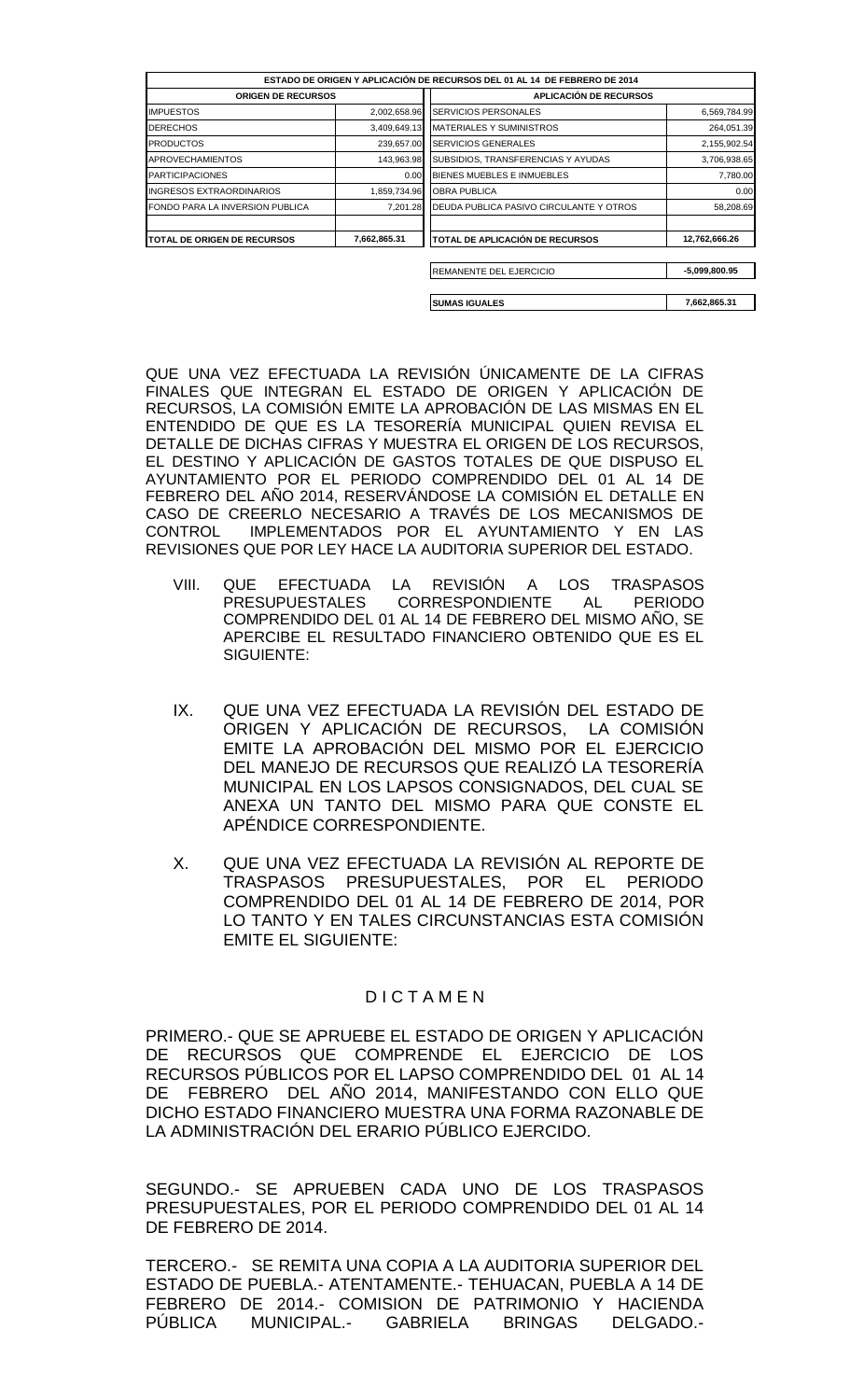PRESIDENTA.- GRETA GARCIA SALAZAR.- MIEMBRO.- HUGO BOLAÑOS CABRERA.- MIEMBRO.- FIRMAS ILEGIBLES".

SEÑOR PRESIDENTE MUNICIPAL, REGIDORES Y SINDICO MUNICIPAL, EN VOTACIÓN SE LES CONSULTA SI SE APRUEBA LA PROPUESTA PRESENTADA EN CUESTIÓN, LOS QUE ESTÉN POR LA AFIRMATIVA SÍRVANSE MANIFESTARLO LEVANTANDO LA MANO.

HABIÉNDOSE ANALIZADO AMPLIAMENTE EL CONTENIDO DEL DICTAMEN DE REFERENCIA, POR MAYORÍA CON 11 VOTOS A FAVOR, 3 VOTOS EN CONTRA POR PARTE DE LOS REGIDORES ISAAC AGUILAR SÁNCHEZ, ALMA ROSA GARCÍA VEGA Y ENRIQUE BUSTOS FLORES, INTEGRANTES DEL HONORABLE CABILDO, SE DETERMINA EL SIGUIENTE:

### **A C U E R D O**

**PRIMERO.-** SE APRUEBA EL ESTADO DE ORIGEN Y APLICACIÓN DE RECURSOS QUE COMPRENDE EL EJERCICIO DE LOS RECURSOS PÚBLICOS POR EL LAPSO COMPRENDIDO DEL 01 AL 14 DE FEBRERO DEL AÑO 2014, MANIFESTANDO CON ELLO QUE DICHO ESTADO FINANCIERO MUESTRA UNA FORMA RAZONABLE DE LA ADMINISTRACIÓN DEL ERARIO PÚBLICO EJERCIDO, MISMO QUE ARROJA LO SIGUIENTE:

|                                    |              | ESTADO DE ORIGEN Y APLICACIÓN DE RECURSOS DEL 01 AL 14 DE FEBRERO DE 2014 |                 |
|------------------------------------|--------------|---------------------------------------------------------------------------|-----------------|
| <b>ORIGEN DE RECURSOS</b>          |              | <b>APLICACIÓN DE RECURSOS</b>                                             |                 |
| <b>IMPUESTOS</b>                   | 2,002,658.96 | <b>SERVICIOS PERSONALES</b>                                               | 6,569,784.99    |
| <b>DERECHOS</b>                    | 3,409,649.13 | <b>MATERIALES Y SUMINISTROS</b>                                           | 264,051.39      |
| <b>PRODUCTOS</b>                   | 239,657.00   | <b>SERVICIOS GENERALES</b>                                                | 2,155,902.54    |
| <b>APROVECHAMIENTOS</b>            | 143,963.98   | SUBSIDIOS, TRANSFERENCIAS Y AYUDAS                                        | 3,706,938.65    |
| <b>PARTICIPACIONES</b>             | 0.00         | BIENES MUEBLES E INMUEBLES                                                | 7,780.00        |
| <b>INGRESOS EXTRAORDINARIOS</b>    | 1,859,734.96 | <b>OBRA PUBLICA</b>                                                       | 0.00            |
| FONDO PARA LA INVERSION PUBLICA    | 7.201.28     | DEUDA PUBLICA PASIVO CIRCULANTE Y OTROS                                   | 58,208.69       |
| <b>TOTAL DE ORIGEN DE RECURSOS</b> | 7,662,865.31 | TOTAL DE APLICACIÓN DE RECURSOS                                           | 12,762,666.26   |
|                                    |              | REMANENTE DEL EJERCICIO                                                   | $-5,099,800.95$ |
|                                    |              | <b>SUMAS IGUALES</b>                                                      | 7,662,865.31    |

**SEGUNDO.-** SE APRUEBAN CADA UNO DE LOS TRASPASOS PRESUPUESTALES, POR EL PERIODO COMPRENDIDO DEL 01 AL 14 DE FEBRERO DE 2014.

TERCERO.- SE REMITA UNA COPIA A LA AUDITORIA SUPERIOR DEL ESTADO DE PUEBLA.

LO ANTERIOR CON FUNDAMENTO EN LOS DISPOSITIVOS LEGALES INVOCADOS EN EL DICTAMEN DE REFERENCIA.

**COMISIÓN DE PATRIMONIO Y HACIENDA PÚBLICA MUNICIPAL.- ANÁLISIS, DISCUSIÓN Y EN SU CASO APROBACIÓN DEL DICTAMEN QUE CONTIENE EL RECONOCIMIENTO Y AUTORIZACIÓN DEL PAGO DE LOS ADEUDOS QUE SE ENCUENTRAN REGISTRADOS EN LA CONTABILIDAD COMO PASIVOS DE LA PRESENTE ADMINISTRACIÓN 2011-2014**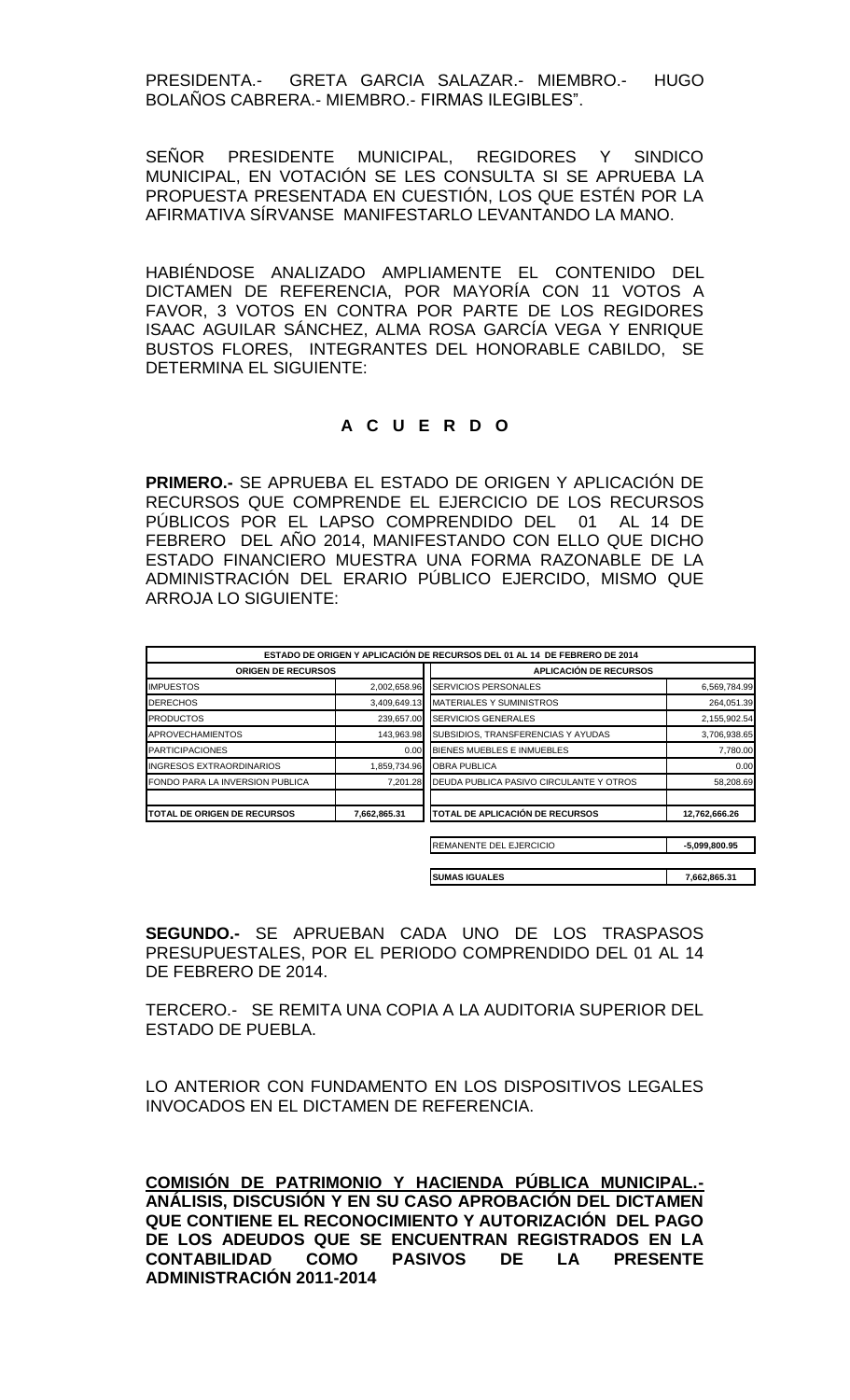SEÑORA REGIDORA TIENE USTED EL USO DE LA PALABRA.

LA C. GABRIELA BRINGAS DELGADO, PROCEDE A DAR LECTURA AL DICTAMEN CORRESPONDIENTE, MISMO QUE A LA LETRA DICE:

## **"… HONORABLE CABILDO:**

LOS SUSCRITOS REGIDORES **GABRIELA BRINGAS DELGADO, GRETA GARCÍA SALAZAR Y HUGO RUBEN BOLAÑOS CABRERA**, PRESIDENTE E INTEGRANTES DE LA COMISIÓN DE PATRIMONIO Y HACIENDA PÚBLICA MUNICIPAL DEL HONORABLE AYUNTAMIENTO, POR ESTE MEDIO Y CON FUNDAMENTO EN LO DISPUESTO POR EL ARTÍCULO 92 FRACCIONES III, IV, V Y VII DE LA LEY ORGÁNICA MUNICIPAL SOMETEMOS A ESTE HONORABLE CUERPO COLEGIADO EL **ANALISIS, DISCUSIÓN Y EN SU CASO APROBACIÓN DEL DICTAMEN QUE CONTIENE EL RECONOCIMIENTO Y AUTORIZACIÓN DEL PAGO DE LOS ADEUDOS QUE SE ENCUENTRAN REGISTRADOS EN LA CONTABILIDAD COMO PASIVOS DE LA PRESENTE ADMINISTRACIÓN 2011-2014.** LO ANTERIOR CON BASE EN LOS SIGUIENTES CONSIDERANDOS.

### **C O N S I D E R A N D O**

- I. QUE EL PÁRRAFO PRIMERO DE LA FRACCIÓN II DEL ARTICULO 115 DE LA CONSTITUCIÓN POLÍTICA DE LOS ESTADOS UNIDOS MEXICANOS, DETERMINA QUE LOS AYUNTAMIENTOS TENDRÁN FACULTADES PARA APROBAR, DE ACUERDO CON LAS LEYES EN MATERIA MUNICIPAL QUE DEBERÁN EXPEDIR LAS LEGISLATURAS DE LOS ESTADOS, LOS BANDOS DE POLICÍA Y GOBIERNO, LOS REGLAMENTOS, CIRCULARES Y DISPOSICIONES ADMINISTRATIVAS DE OBSERVANCIA GENERAL DENTRO DE SUS RESPECTIVAS JURISDICCIONES, QUE ORGANICEN LA ADMINISTRACIÓN PÚBLICA MUNICIPAL, REGULEN LAS MATERIAS, PROCEDIMIENTOS, FUNCIONES Y SERVICIOS PÚBLICOS DE SU COMPETENCIA Y ASEGUREN LA PARTICIPACIÓN CIUDADANA Y VECINAL; MISMA DISPOSICIÓN QUE ES TRASLADADA A LA FRACCIÓN III DEL ARTICULO 105 DE LA CONSTITUCIÓN POLÍTICA DEL ESTADO LIBRE Y SOBERANO DE PUEBLA; Y A LOS ARTÍCULOS 3 Y 84 DE LA LEY ORGÁNICA MUNICIPAL.
- II. QUE EL ARTICULO 103 DE LA CONSTITUCIÓN POLÍTICA DEL ESTADO LIBRE Y SOBERANO DE PUEBLA, REFIERE A QUE LOS MUNICIPIOS TIENEN PERSONALIDAD JURÍDICA Y PATRIMONIO PROPIO, Y QUE LOS AYUNTAMIENTOS MANEJARAN CONFORME A LA LEY Y ADMINISTRARAN LIBREMENTE SU HACIENDA;
- III. QUE EL ARTICULO 25 DE LA LEY DE COORDINACIÓN FISCAL, ESTABLECE QUE CON INDEPENDENCIA DE LO ESTABLECIDO EN LOS CAPÍTULOS I Y IV DE LA MISMA LEY, RESPECTO DE LA PARTICIPACIÓN DE LOS ESTADOS, MUNICIPIOS Y EL DISTRITO FEDERAL EN LA RECAUDACIÓN FEDERAL PARTICIPANTE, SE CONSTITUIRÁN EN BENEFICIO DE DICHAS ENTIDADES FEDERATIVAS Y , EN SU CASO, DE LOS MUNICIPIOS CON CARGO A LOS RECURSOS DE LA FEDERACIÓN;
- IV. QUE EL ARTICULO 37 DE LA LEY DE COORDINACIÓN FISCAL ESTABLECE QUE LAS APORTACIONES FEDERALES QUE CON CARGO AL FONDO DE APORTACIONES PARA EL FORTALECIMIENTO DE LOS MUNICIPIOS Y DE LAS DEMARCACIONES TERRITORIALES DEL DISTRITO FEDERAL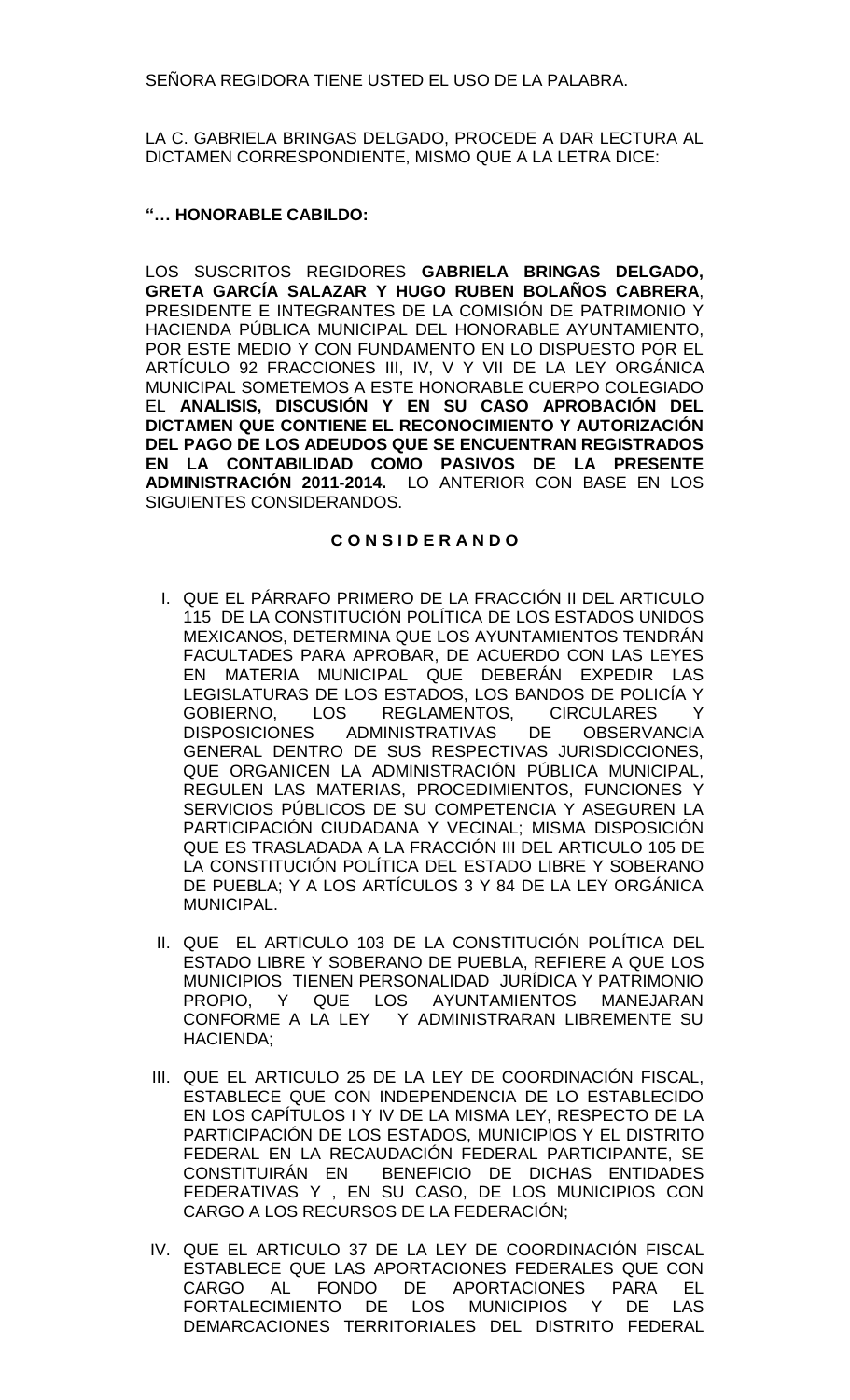RECIBIRÁN LOS MUNICIPIOS A TRAVÉS DE LOS ESTADOS SE DESTINARAN EXCLUSIVAMENTE A LA SATISFACCIÓN DE SUS REQUERIMIENTOS DANDO PRIORIDAD AL CUMPLIMIENTO DE SUS OBLIGACIONES FINANCIERAS Y A LA ATENCIÓN DE LAS NECESIDADES DIRECTAMENTE VINCULADAS A LA SEGURIDAD PUBLICA DE SUS HABITANTES;

- V. QUE EL ARTICULO 79 DE LA LEY PARA EL FEDERALISMO HACENDARIO DEL ESTADO DE PUEBLA, ESTABLECE QUE LOS RECURSOS PROVENIENTES DEL FONDO DE APORTACIONES PARA EL FORTALECIMIENTO DE LOS MUNICIPIOS DEBERÁN SER CANALIZADOS A LA SATISFACCIÓN DE SUS REQUERIMIENTOS PARA LO CUAL SE DARÁ PRIORIDAD AL CUMPLIMIENTO DE LAS OBLIGACIONES FINANCIERAS, Y A LOS PROGRAMAS DE GASTO DERIVADOS DE LA SEGURIDAD PUBLICA;
- VI. QUE EL ARTICULO 81 DE LA LEY PARA EL FEDERALISMO HACENDARIO DEL ESTADO DE PUEBLA, ESTABLECE QUE PARA EL OPTIMO APROVECHAMIENTO DE LOS RECURSOS, LOS MUNICIPIOS APLICARAN LOS RECURSOS DE ESTE FONDO DE LA SIGUIENTE MANERA: FRACCIÓN I: PRIORITARIAMENTE PARA LA AMORTIZACIÓN DE EMPRÉSTITOS CONTRAÍDOS; FRACCIÓN II.- PODRÁN CONVENIR CON EL ESTADO EL DESTINAR CUANDO MENOS EL 10 % DE ESTE FONDO PARA EL PAGO DE SUS NECESIDADES VINCULADAS A LA SEGURIDAD PUBLICA EN EL MARCO DEL SISTEMA NACIONAL DE SEGURIDAD PUBLICA;
- VII. QUE EL ARTICULO 92 DE LA LEY ORGÁNICA MUNICIPAL, ESTIPULA EN SUS FRACCIONES III, IV, Y V QUE SON FACULTADES Y OBLIGACIONES DE LOS REGIDORES EL EJERCER LAS FACULTADES DE DELIBERACIÓN Y DECISIÓN DE LOS ASUNTOS QUE LE COMPETEN AL AYUNTAMIENTO, FORMAR PARTE DE LAS COMISIONES PARA LAS QUE FUEREN DESIGNADOS POR ESTE Y DICTAMINAR E INFORMAR SOBRE LOS ASUNTOS QUE SE LES ENCOMIENDE, DISPOSICIÓN QUE SE ARTICULA CON EL DISPOSITIVO 96 FRACCIÓN 1ª DEL MISMO ORDENAMIENTO QUE ESTABLECE QUE DENTRO DE LAS COMISIONES PERMANENTES DE REGIDORES SE ENCUENTRA LA DE PATRIMONIO, HACIENDA PÚBLICA MUNICIPAL Y FINANCIAMIENTO, DE LA QUE FORMAMOS PARTE LOS SUSCRITOS Y QUE DEBERÁ ANALIZAR, DISCUTIR, PROPONER SOBRE LOS ASUNTOS COMPRENDIDOS EN ESAS MATERIAS;
- VIII. QUE EL ARTÍCULO 150 FRACCIÓN VI DE LA LEY ORGÁNICA MUNICIPAL DETERMINA QUE EL GASTO MUNICIPAL SE EJERCERÁ DE ACUERDO A LO QUE DETERMINE EL AYUNTAMIENTO, PERO COMO MÍNIMO DEBERÁ PROVEERSE PARA SERVICIOS PÚBLICOS, REFIRIÉNDOSE ESTE A LO ESTABLECIDO POR EL ARTÍCULO 197, ASÍ COMO A LO ESTABLECIDO EN SU ARTÍCULO 199 FRACCIÓN II, EN DONDE ESTABLECE EL ALUMBRADO PÚBLICO.
	- IX. QUE LA PRIMERA PARTE DE SU ARTÍCULO 279 DE LA LEY ORGÁNICA MUNICIPAL DETERMINA QUE LOS AYUNTAMIENTOS Y LAS JUNTAS AUXILIARES ESTÁN OBLIGADOS A CUMPLIR LOS CONTRATOS CELEBRADOS POR ANTERIORES ADMINISTRACIONES;
	- X. QUE LA LEY DE COORDINACIÓN FISCAL DE LA FEDERACION, ESTABLECE EN SU ARTÍCULO 6 SEGUNDO PARRAFO MENCIONA QUE LA FEDERACION ENTREGARA LAS PARTICIPACIONES A LOS MUNICIPIOS POR CONDUCTO DE LOS ESTADOS; DENTRO DE LOS CINCO DIAS SIGUIENTES A AQUEL EN QUE EL ESTADO LAS RECIBA; EL RETRASO DARA LUGAR AL PAGO DE INTERESES, A LA TAZA DE RECARGOS QUE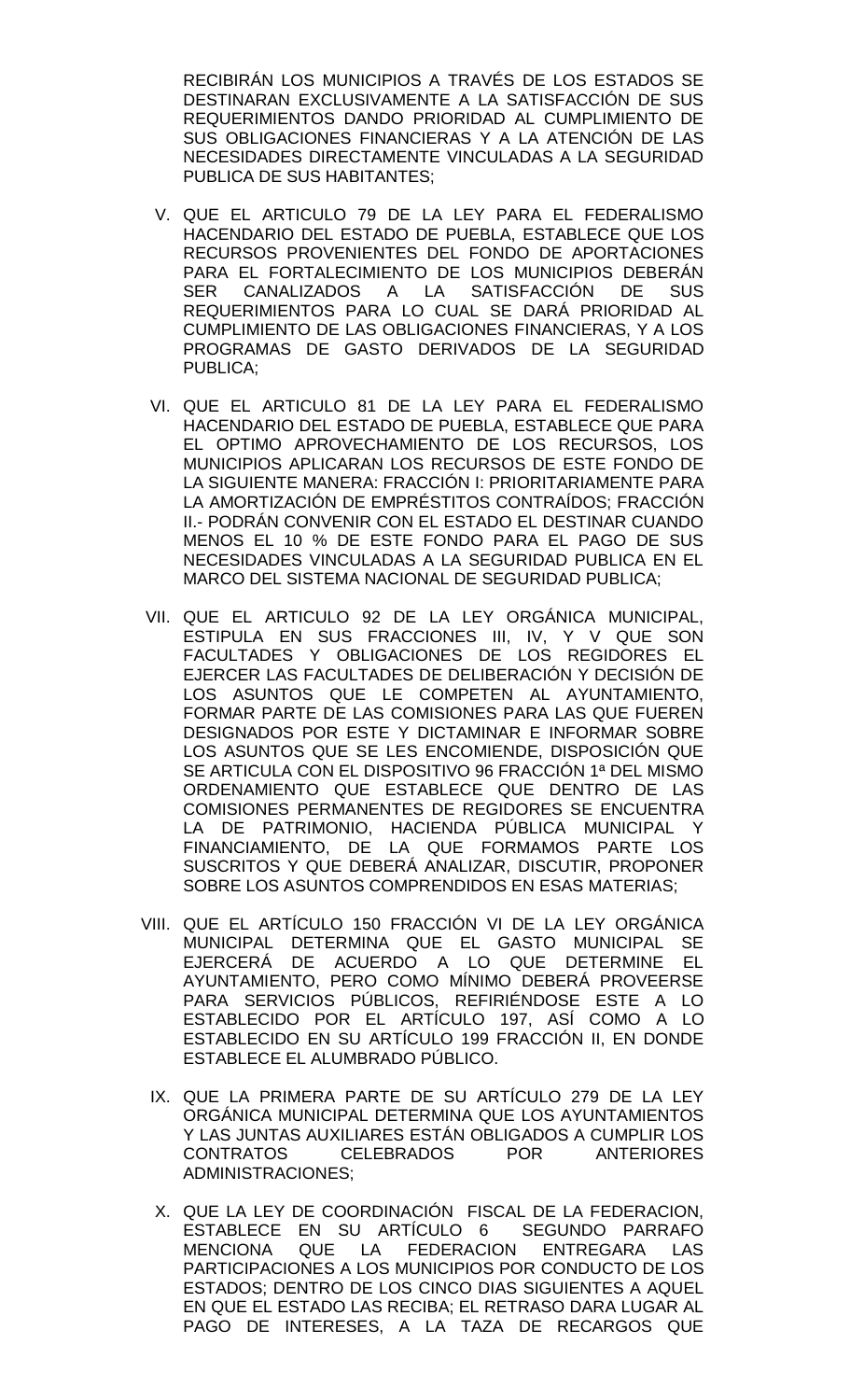ESTABLECE EL CONGRESO DE LA UNION PARA LOS CASOS DE PAGO A PLAZOS DE CONTRIBUCIONES; EN CASO DE INCUMPLIMIENTO LA FEDERACION HARA LA ENTREGA<br>DIRECTA A LOS MUNICIPIOS DESCONTANDO LA DIRECTA A LOS MUNICIPIOS DESCONTANDO LA PARTICIPACIÓN DEL MONTO QUE CORRESPONDA AL ESTADO, PREVIA OPINIÓN DE LA COMISIÓN PERMANENTE DE FUNCIONARIOS FISCALES.

- XI. QUE LA LEY DE COORDINACIÓN FISCAL DE LA FEDERACION, ESTABLECE EN SU ARTICULO 7 SEGUNDO PARRAFO QUE LAS ENTIDADES DENTRO DEL MISMO MES EN QUE SE REALICE EL CALCULO MENCIONADO EN EL PARRAFO QUE ANTECEDE, RECIBIRAN LAS CANTIDADES QUE LES CORRESPONDA CONFORME A ESTA LEY, EN CONCEPTO DE ANTICIPOS A CUENTA DE PARTICIPACIONES.
- XII. QUE EL TÍTULO CUARTO DE LA LEY DE COORDINACIÓN HACENDARIA DEL ESTADO DE PUEBLA Y SUS MUNICIPIOS. ESTABLECE EN SUS DIVERSOS CONTENIDOS, LO SIGUIENTE:

### **CAPÍTULO I DE LAS PARTICIPACIONES EN GENERAL**

### **ARTÍCULO 40**

EL ESTADO DE PUEBLA RECIBIRÁ LAS PARTICIPACIONES QUE DE<br>CONFORMIDAD CON LA LEY DE COORDINACIÓN FISCAL LE CON LA LEY DE COORDINACIÓN FISCAL LE CORRESPONDAN, LAS CUALES SERÁN DISTRIBUIDAS Y ENTREGADAS A LOS MUNICIPIOS POR EL EJECUTIVO DEL ESTADO, A TRAVÉS DE LA SECRETARÍA DE FINANZAS Y ADMINISTRACIÓN, CON BASE EN LAS FÓRMULAS Y PROCEDIMIENTOS PREVISTOS EN ESTA LEY.

### **ARTÍCULO 41**

LAS PARTICIPACIONES QUE CORRESPONDAN A LOS MUNICIPIOS, SERÁN CUBIERTAS EN EFECTIVO POR EL ESTADO A TRAVÉS DE LA SECRETARÍA DE FINANZAS Y ADMINISTRACIÓN, EN LOS TÉRMINOS QUE PREVÉ LA LEY DE COORDINACIÓN FISCAL MEDIANTE TRANSFERENCIA ELECTRÓNICA, DEPÓSITO BANCARIO O CHEQUE NOMINATIVO.

DE LAS LIQUIDACIONES QUE HAGA LA SECRETARÍA DE FINANZAS Y ADMINISTRACIÓN A LOS MUNICIPIOS, LES ENTREGARÁ A TRAVÉS DE LA CUENTA LIQUIDADA CERTIFICADA (C.L.C.), CONSTANCIA PORMENORIZADA DE CADA UNO DE LOS CONCEPTOS. *LEY DE COORDINACIÓN HACENDARIA DEL ESTADO DE PUEBLA Y SUS MUNICIPIOS* 25

### **ARTÍCULO 42**

EL ESTADO, POR CONDUCTO DE LA SECRETARÍA DE FINANZAS Y ADMINISTRACIÓN, PODRÁ INSTRUMENTAR MECANISMOS DE CAPTACIÓN, DISTRIBUCIÓN, O AMBOS, DE LAS PARTICIPACIONES, PARA SU POSTERIOR ENTREGA A LOS MUNICIPIOS, A TRAVÉS DE CUENTAS, DEPÓSITOS, FONDOS, FIDEICOMISOS U OTROS MEDIOS LEGALES, LOS CUALES EN SU OPERACIÓN DEBERÁN RESPETAR LOS MONTOS, PLAZOS Y CONDICIONES DE ENTREGA QUE PREVÉN LAS DISPOSICIONES LEGALES APLICABLES.

LO ANTERIOR, SIN PERJUICIO DE CUMPLIR CON LOS FINES DE LAS AFECTACIONES QUE, COMO FUENTE DE PAGO Y/O GARANTÍA HUBIEREN REALIZADO LOS MUNICIPIOS A FAVOR DE SUS ACREEDORES, EN TÉRMINOS DE LA LEGISLACIÓN APLICABLE.

LOS FIDEICOMISOS QUE SE CONSTITUYAN PARA LOS FINES ESTABLECIDOS EN EL PÁRRAFO ANTERIOR, NO SERÁN CONSIDERADOS ENTIDADES PARAESTATALES.

#### **ARTÍCULO 43**

EL EJECUTIVO ESTATAL, DEBERÁ PREVER EN EL PRESUPUESTO DE EGRESOS DEL ESTADO, EL MONTO ESTIMADO DE PARTICIPACIONES QUE CORRESPONDERÁ A CADA UNO DE LOS MUNICIPIOS, LOS CUALES ESTARÁN SUJETOS AL PRESUPUESTO DE EGRESOS DE LA FEDERACIÓN Y A LAS MODIFICACIONES O AJUSTES QUE DURANTE EL EJERCICIO FISCAL CORRESPONDIENTE DETERMINE EL GOBIERNO FEDERAL EN TÉRMINOS DE LA LEY DE COORDINACIÓN FISCAL Y DEMÁS DISPOSICIONES APLICABLES.

#### **ARTÍCULO 44**

LAS PARTICIPACIONES QUE CORRESPONDAN AL ESTADO Y A SUS MUNICIPIOS SON INEMBARGABLES, NO PUEDEN AFECTARSE A FINES ESPECÍFICOS, NI ESTAR SUJETAS A RETENCIÓN, SALVO PARA EL PAGO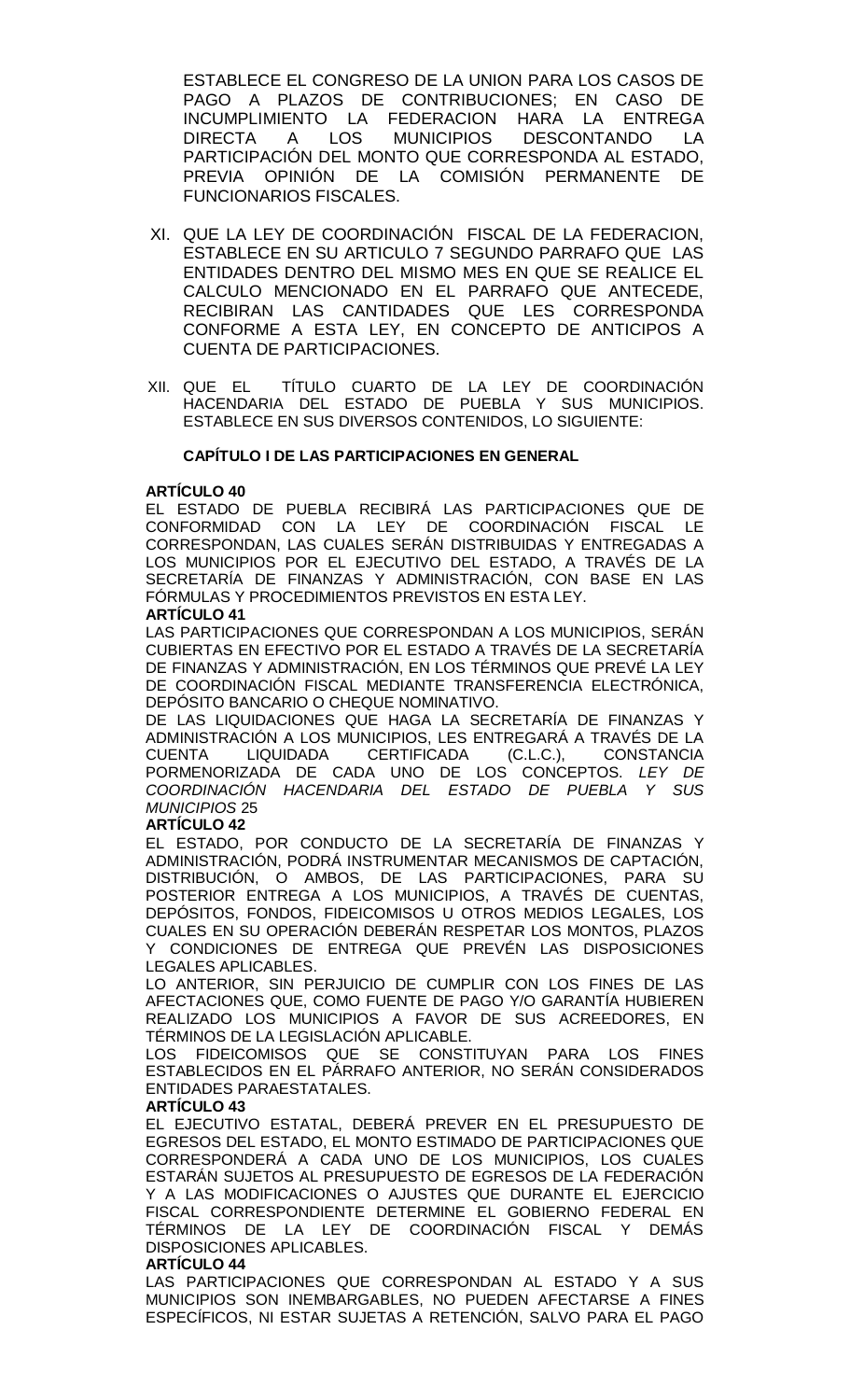DE OBLIGACIONES CONTRAÍDAS POR LA ENTIDAD O MUNICIPIOS, CON AUTORIZACIÓN DEL H. CONGRESO DEL ESTADO, A FAVOR DE LA FEDERACIÓN, DE LAS INSTITUCIONES DE CRÉDITO QUE OPEREN EN TERRITORIO NACIONAL, ASÍ COMO DE LAS PERSONAS FÍSICAS O MORALES DE NACIONALIDAD MEXICANA.

### **ARTÍCULO 45**

LAS AFECTACIONES A LAS PARTICIPACIONES QUE CORRESPONDAN AL ESTADO Y A SUS MUNICIPIOS, SE INSCRIBIRÁN TANTO EN EL REGISTRO ÚNICO DE OBLIGACIONES Y EMPRÉSTITOS DEL ESTADO, COMO EN EL REGISTRO CORRESPONDIENTE DE LA SECRETARÍA DE HACIENDA Y CRÉDITO PÚBLICO. *ORDEN JURÍDICO POBLANO* 26

#### **ARTÍCULO 46**

EL ESTADO Y LOS MUNICIPIOS, EFECTUARÁN LOS PAGOS DE SUS OBLIGACIONES GARANTIZADAS CON LA AFECTACIÓN DE LAS PARTICIPACIONES QUE LES CORRESPONDEN, DE CONFORMIDAD CON LA LEY DE COORDINACIÓN FISCAL, LA LEY DE DEUDA PÚBLICA PARA EL ESTADO LIBRE Y SOBERANO DE PUEBLA Y DEMÁS DISPOSICIONES APLICABLES.

EL ESTADO, POR CONDUCTO DE LA SECRETARÍA DE FINANZAS Y ADMINISTRACIÓN, PODRÁ REALIZAR PAGOS POR CUENTA DE LOS MUNICIPIOS, CON CARGO A LAS PARTICIPACIONES QUE LES CORRESPONDAN, CUANDO HAYAN SIDO AFECTADAS POR ESTOS ÚLTIMOS EN GARANTÍA DE ADEUDOS O CUMPLIMIENTO DE OBLIGACIONES.

### **ARTÍCULO 47**

LA COMPENSACIÓN ENTRE EL DERECHO DEL ESTADO Y DE LOS MUNICIPIOS A RECIBIR LAS PARTICIPACIONES QUE LES CORRESPONDAN Y LAS OBLIGACIONES QUE TENGAN CON LA FEDERACIÓN O EL ESTADO, SE LLEVARÁ A CABO EN TÉRMINOS DE LA LEY DE COORDINACIÓN FISCAL.

EN ESTOS CASOS, LOS MUNICIPIOS DEBERÁN INFORMAR AL EJECUTIVO DEL ESTADO POR CONDUCTO DE LA SECRETARÍA DE FINANZAS Y ADMINISTRACIÓN PARA LOS EFECTOS PROPIOS DE SU COMPETENCIA.

### **ARTÍCULO 48**

DENTRO DE LOS 15 DÍAS SIGUIENTES A AQUÉL EN EL QUE LA SECRETARÍA DE HACIENDA Y CRÉDITO PÚBLICO HUBIERE PUBLICADO EL CALENDARIO DE ENTREGA, PORCENTAJE, FÓRMULAS, VARIABLES UTILIZADAS Y MONTOS ESTIMADOS DE LAS PARTICIPACIONES QUE RECIBIRÁ EL ESTADO Y DE LAS QUE DEBEN PARTICIPAR SUS MUNICIPIOS, EL EJECUTIVO ESTATAL, POR CONDUCTO DE LA SECRETARÍA DE FINANZAS Y ADMINISTRACIÓN, PUBLICARÁ EN EL PERIÓDICO OFICIAL DEL ESTADO Y EN SU PÁGINA ELECTRÓNICA DE INTERNET, LOS DATOS ANTES REFERIDOS RESPECTO DE LAS PARTICIPACIONES QUE CORRESPONDAN A CADA UNO DE LOS MUNICIPIOS.

**XIII.** EN VIRTUD DE LO ANTERIOR SE DEBE RECONOCER Y AUTORIZAR EL PAGO DE LOS ADEUDOS QUE SE ENCUENTRAN REGISTRADOS EN LA CONTABILIDAD COMO PASIVOS EN VIRTUD DE QUE EL SOPORTE FINANCIERO PARA DICHO PAGO SE ENCUENTRAN RESPALDADOS PARA DICHO PAGO CON LAS PARTICIPACIONES QUE POR DERECHO CORRESPONDEN A ESTE MUNICIPIO CORRESPONDIENTES AL MES DE FEBRERO EN LA PARTE PROPORCIONAL A LA EJECUCION DEL PRESUPUESTO PARA TAL EFECTO, CON FUNDAMENTO EN LAS DISPOSICIONES LEGALES CITADAS EN EL CONSIDERANDO ANTERIOR, ASI COMO EN LA ASIGNACIÓN Y DISTRIBUCIÓN DETERMINADA POR EL GOBIERNO DEL ESTADO LA CUAL SE ENCUENTRA PLASMADA Y PUBLICADA EN EL PERIÓDICO OFICIAL DEL ESTADO DE PUEBLA DE FECHA 24 DE ENERO DEL 2014, POR LA SUMA DE \$20,063,972.98 (VEINTE MILLONES SESENTA Y TRES MIL PESOS NOVECIENTOS SETENTA Y DOS PESOS 98/100 M.N.) CORRESPONDIENTES AL MES DE FEBRERO Y POR LO TANTO ESTRICTO SENTIDO LEGAL LE CORRESPONDEN LA PARTE PROPORCIONAL A LOS 14 DÍAS EJERCIDOS POR ESTE HONORABLE AYUNTAMIENTO, TODA VEZ QUE EL TERMINO DE LA ADMINISTRACIÓN ES AL 14 DE FEBRERO DEL 2014, POR LO QUE EN VIRTUD DE QUE ESTAS PARTICIPACIONES NO SE OTORGARON OPORTUNAMENTE DE CONFORMIDAD CON LO SEÑALADO EN LAS DISPOSICIONES LEGALES YA INVOCADAS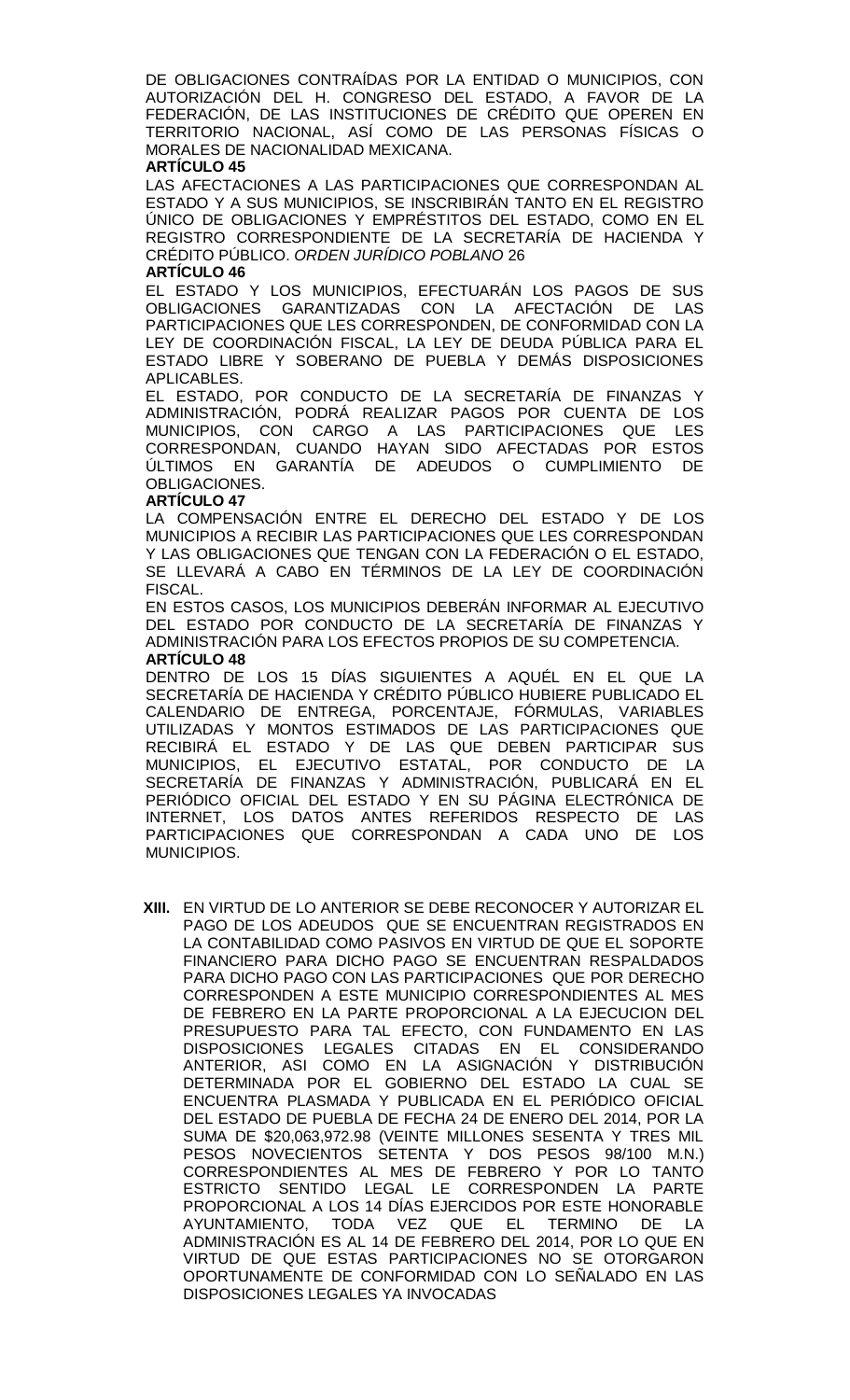**XIV.** QUE EN MERITO DE LO ANTERIORMENTE EXPUESTO SE ANEXAN AL CUERPO DEL PRESENTE DICTAMEN LA RELACION DE PASIVOS CORRESPONDIENTES AL 2013, ASI COMO LA CORRESPONDIENTE AL 2014.

POR LO ANTERIORMENTE EXPUESTO Y FUNDADO EN LOS CONSIDERANDOS QUE ANTECEDEN Y EN USO DE LAS FACULTADES CONFERIDAS A LOS MIEMBROS INTEGRANTES DE LAS COMISIONES QUE SUSCRIBEN, PRESENTAN A ESTE CUERPO EDILICIO EL SIGUIENTE:

## **D I C T A M E N**

**PRIMERO.-** SE ACUERDE Y SE AUTORICE EL PRESENTE DICTAMEN EN LOS TÉRMINOS PRESENTADOS.

**SEGUNDO.-** SE RECONOZCAN Y AUTORICE EL PAGO DE LOS ADEUDOS QUE SE ENCUENTRAN REGISTRADOS EN LA CONTABILIDAD COMO PASIVOS DE LA PRESENTE ADMINISTRACIÓN 2011-2014, A LOS PROVEEDORES Y POR LOS MONTOS Y CONCEPTOS MENCIONADOS EN LOS ANEXOS AL PRESENTE DICTAMEN, CORRESPONDIENTES AL 2013 Y 2014. Y QUE CORREN AGREGADOS AL CUERPO DEL PRESENTE DICTAMEN PASANDO A FORMAR PARTE DEL MISMO EN OBVIO DE INNECESARIAS REPETICIONES COMO SI A LA LETRA SE INSERTACEN.- ATENTAMENTE.- TEHUACAN PUEBLA A 14 DE FEBRERO DEL 2014.- COMISIÓN DE PATRIMONIO Y HACIENDA PÚBLICA MUNICIPAL.- **GABRIELA BRINGAS DELGADO.- GRETA GARCÍA SALAZAR.- HUGO RUBEN BOLAÑOS CABRERA.- FIRMAS ILEGIBLES".**

SEÑOR PRESIDENTE MUNICIPAL, REGIDORES Y SINDICO MUNICIPAL, EN VOTACIÓN SE LES CONSULTA SI SE APRUEBA LA PROPUESTA PRESENTADA EN CUESTIÓN, LOS QUE ESTÉN POR LA AFIRMATIVA SÍRVANSE MANIFESTARLO LEVANTANDO LA MANO.

HABIÉNDOSE ANALIZADO AMPLIAMENTE EL CONTENIDO DEL DICTAMEN DE REFERENCIA, POR MAYORÍA CON 11 VOTOS A FAVOR, 3 VOTOS EN CONTRA POR PARTE DE LOS REGIDORES ISAAC AGUILAR SÁNCHEZ, ALMA ROSA GARCÍA VEGA Y ENRIQUE BUSTOS FLORES, INTEGRANTES DEL HONORABLE CABILDO, SE DETERMINA EL SIGUIENTE:

# **A C U E R D O**

**PRIMERO.-** SE ACUERDE Y SE AUTORICE EL PRESENTE DICTAMEN EN LOS TÉRMINOS PRESENTADOS.

**SEGUNDO.-** SE RECONOCEN Y AUTORIZA EL PAGO DE LOS ADEUDOS QUE SE ENCUENTRAN REGISTRADOS EN LA CONTABILIDAD COMO PASIVOS DE LA PRESENTE ADMINISTRACIÓN 2011-2014, A LOS PROVEEDORES Y POR LOS MONTOS Y CONCEPTOS MENCIONADOS EN LOS ANEXOS AL PRESENTE DICTAMEN, CORRESPONDIENTES AL 2013 Y 2014. Y QUE CORREN AGREGADOS AL CUERPO DEL PRESENTE DICTAMEN PASANDO A FORMAR PARTE DEL MISMO EN OBVIO DE INNECESARIAS REPETICIONES COMO SI ALA LETRA SE INSERTASEN.

LO ANTERIOR CON FUNDAMENTO EN LOS DISPOSITIVOS LEGALES INVOCADOS EN EL DICTAMEN DE REFERENCIA.